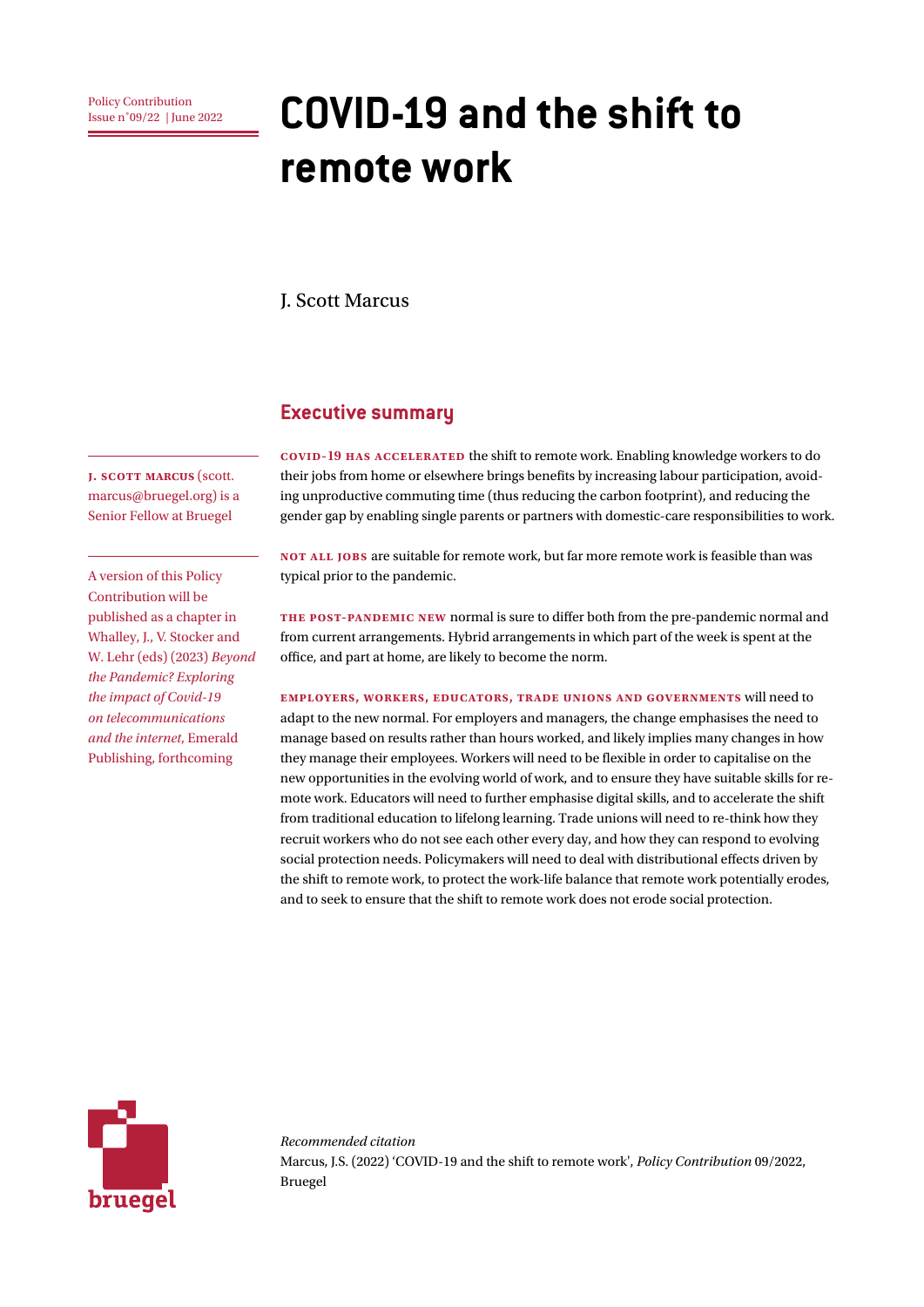# **1 Introduction**

If a pandemic like COVID-19 had emerged thirty or forty years earlier, the impact on the global economy would likely have been vastly greater. The shift in many developed economies to produce more services and relatively fewer goods, the corresponding shift of the labour force to increasing reliance on knowledge workers, and the progressive enhancement of remote collaboration technologies have together enabled a profound transformation of the workplace. By enabling knowledge workers to work from home, or indeed any other convenient location, during the pandemic, a high level of productivity was maintained in many economic sectors without putting the workers at risk of infection.

The pandemic has thus accelerated an important and positive evolution in the nature of work – though this is not to disregard the huge price humanity has paid. COVID-19 has accelerated shifts to remote work in the European Union (Ahrendt *et al*, 2021; Eurofound, 2020) and in the United States (Barrero *et al*, 2021). It has also boosted teleconferencing and telemedicine. The technology to do more remotely has been around for years, perhaps for decades, but institutional rigidities prevented them from being fully exploited. Now firms and individuals have had no choice but to adapt, they have found that enhanced digital tools, especially digital presence and teleconferencing tools, provide workable solutions.

These changes in behaviour are likely to be fairly durable beyond the pandemic. Hybrid arrangements are likely to proliferate, where the old co-exists with a richer mix of the new. Many knowledge workers will spend part of the week at the office, and the rest at home or anywhere else they choose.

In this Policy Contribution, we focus on developed countries where knowledge workers represent a substantial fraction of the workforce, because it is in developed countries that the proportion of knowledge-intensive occupations is high (Ojala and Pyoria, 2018, p. 402), and where the shift of knowledge workers to remote work has consequently been most visible. The shift to remote work has played a particularly noteworthy role in mitigating the impact of the COVID-19 pandemic in the United States, the EU and in a number of other OECD economies.

We begin by discussing remote work trends that were visible prior to, and during the COVID-19 pandemic. A key question, given that most of the necessary ingredients were already in place ten years ago or more, is why didn't this transformation occur sooner? We then consider what the lasting impact of changing work trends might be. We conclude by summarising key findings and noting their implications for public policy.

# **2 Trends visible to date**

Prior to the pandemic, remote work had already been growing among highly skilled knowledge workers. The technological enablers were already in place and the benefits were already clear to many knowledge workers. Nonetheless, remote work grew at only a glacial pace for many years. With the pandemic, the situation changed very quickly.

The shift has however manifested differently in different sectors and for different groups, primarily because some tasks are more suitable for remote work than others.

### **2.1 Remote work by knowledge workers**

What is meant by 'remote work', what kind of remote work has grown due to the pandemic, and what is meant by knowledge workers?

'Remote work', 'work from home' (WFH), 'teleworking' and more are sometimes used as if they were interchangeable, but they are not identical in meaning. We focus on remote work conducted by knowledge workers, which is similar to work from home in that the work is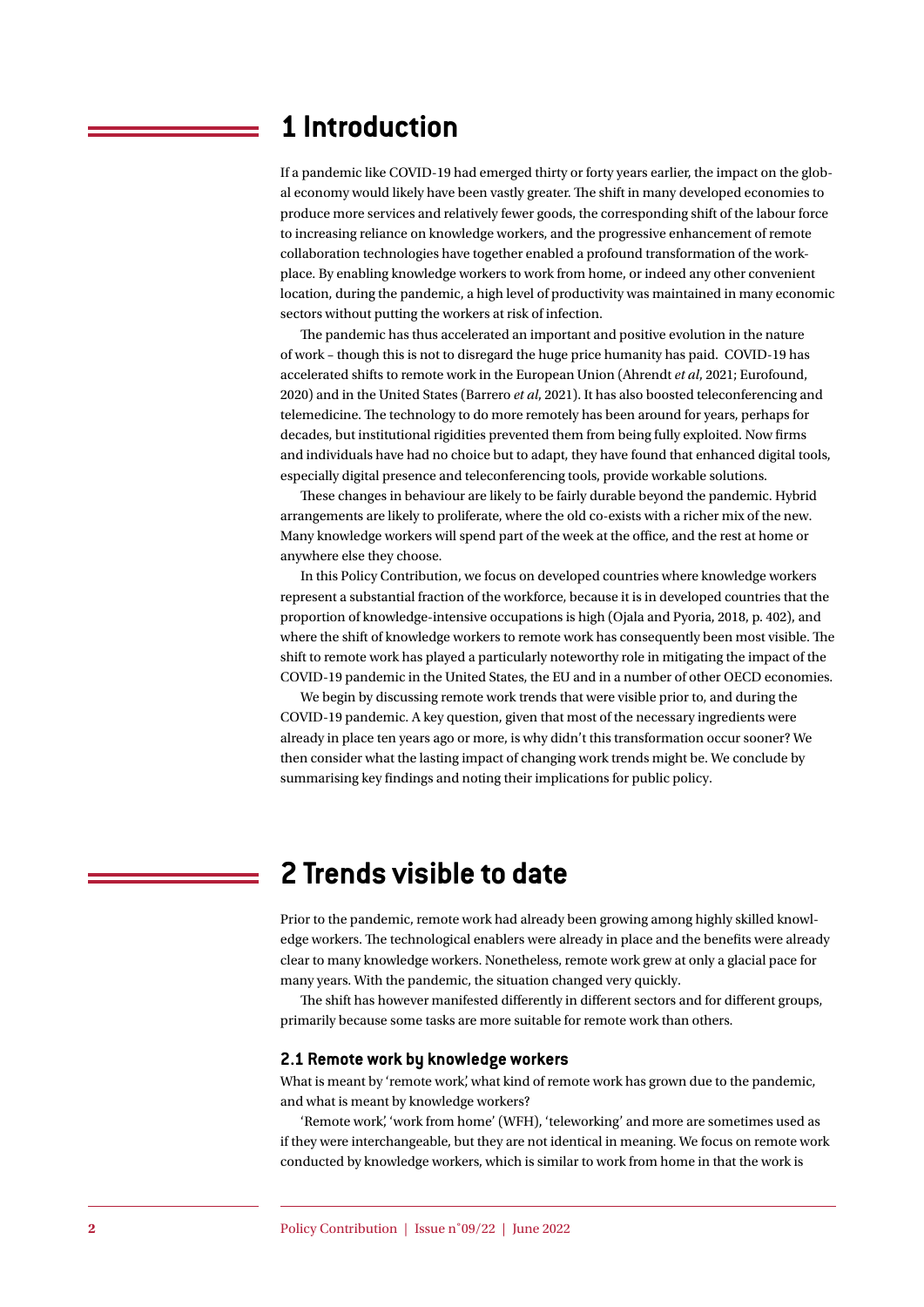performed at a location other than the employer's premises, but remote work includes work performed at a location other than the home.

Remote work is best understood as a sub-class of multi-locational work. For most workers, the employer's premises play an important role. Many workers have nonetheless regularly worked at locations other than the premises of their employer without necessarily being knowledge workers (eg in transportation, agriculture and fisheries, or construction). The circumstances of these workers might not be very different during or after the pandemic than they were before.

Ojala and Pyoria (2018, pp. 407-408) identified knowledge workers based on a combination of factors. They treated autonomy in the work process as representing the core of knowledge work; together with the worker's level of education, it is a key hallmark of a knowledge worker. The factors they used to identify those forms of multi-locational work that constitute knowledge work were:

- The worker's level of skills (which may differ from the level that the job requires);
- The worker's autonomy:
	- − Autonomy in work practices; that is, in choosing or changing:
		- The order of tasks;
		- The speed or rate of work; and
		- Methods of work;
	- − Autonomy in work content:
		- Involvement in improving the work organisation or work processes;
		- Involvement in the choice of working partners;
		- Ability to apply one's own ideas in one's own work; and
		- Ability to influence decisions that are important in the work; and
- The worker's user of ICTs.

The kind of remote work greatly accelerated by the pandemic is that of these knowledge workers. The degree of education is clearly a hallmark of this trend. Survey results help decompose the different forms of multi-locational work. Eurofound's European Working Conditions Survey (EWCS, Eurofound, 2017) distinguishes among six work locations: the employer's premises, the client's premises, vehicles, outside sites, public spaces and the home. Analysis of Eurofound EWCS survey data from 2016 by Ojala and Pyoria (2018) showed that some individuals at each education level may spend some fraction of their time away from their employer's premises, but those with tertiary education are most likely to spend time working from home: 21 percent versus 10 percent of those with only secondary education and 9 percent of those with only basic education<sup>1</sup>.

1 Since the question is formulated to identify which work sites are used, the numbers add to more than 100 percent.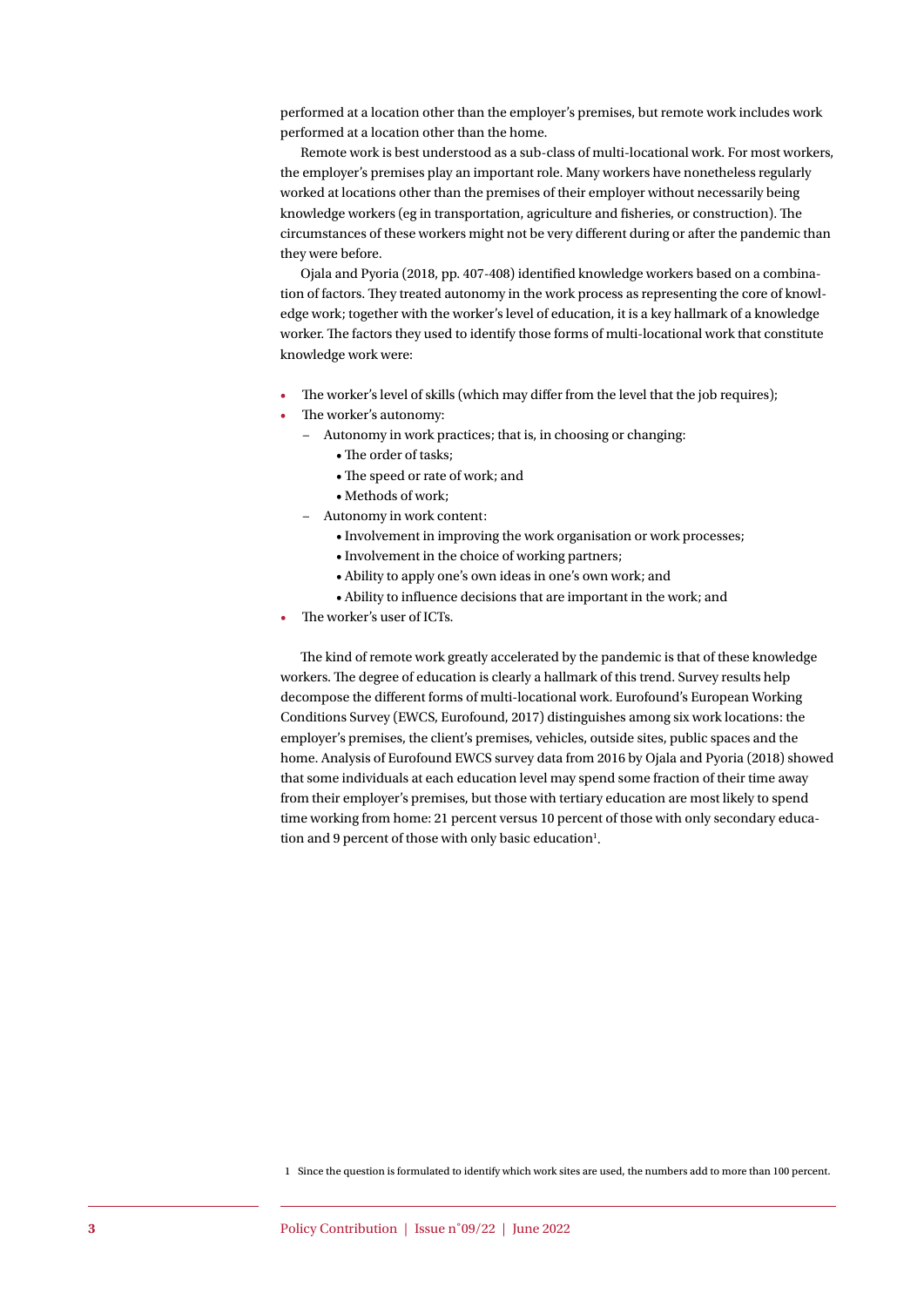

**Figure 1: Educational attainment and where work is performed (EU, 2015)**

Source: Bruegel based on Ojala and Puoria (2018).

## **2.2 A necessary shift**

As previously noted, the shift to remote work has mainly happened in developed countries, because it is in those countries where large numbers of knowledge workers who could potentially work from home are to be found. Those developed countries and regions, notably including the EU and the US, will need to be highly productive post-crisis to make up ground lost in the course of the pandemic, but experience in recent decades is not encouraging. The OECD (2019, p. 57) found that pre-pandemic labour productivity (calculated by the OECD for this purpose as GDP per hour worked) varied greatly among OECD member countries; moreover, the rate of improvement in labour productivity has been declining in nearly all developed countries over the past twenty years<sup>2</sup>.

Making it possible for workers to do their jobs from home potentially can have both positive and negative effects on worker productivity. The net effects are however difficult to judge. As Gascoigne (2020, p. 4) noted, *"productivity is hard to measure and to compare across different types of work. Knowledge work in particular – the kind of work most often done from home – is complex and intangible, meaning that we have no objective evidence on the relative productivity of knowledge workers based at home or in the office."*

In general terms, the OECD has noted that remote work *"can improve or hamper firm performance, with its overall effect depending importantly on two main channels: A direct channel affects firm performance through changing the efficiency, motivation and knowledge creation of the workforce; an indirect channel is for telework to facilitate cost reductions that free up resources for productivity enhancing innovation and reorganisation"* (OECD, 2020, p. 11). More specifically, on the plus side, remote work can increase labour productivity and

2 Comparing the period 1998-2007 to the period 2008-2017, labour productivity (measured as GDP per hour worked) declined in every single OECD country with the exceptions of Spain and Ireland (see page 57 of OECD, 2019).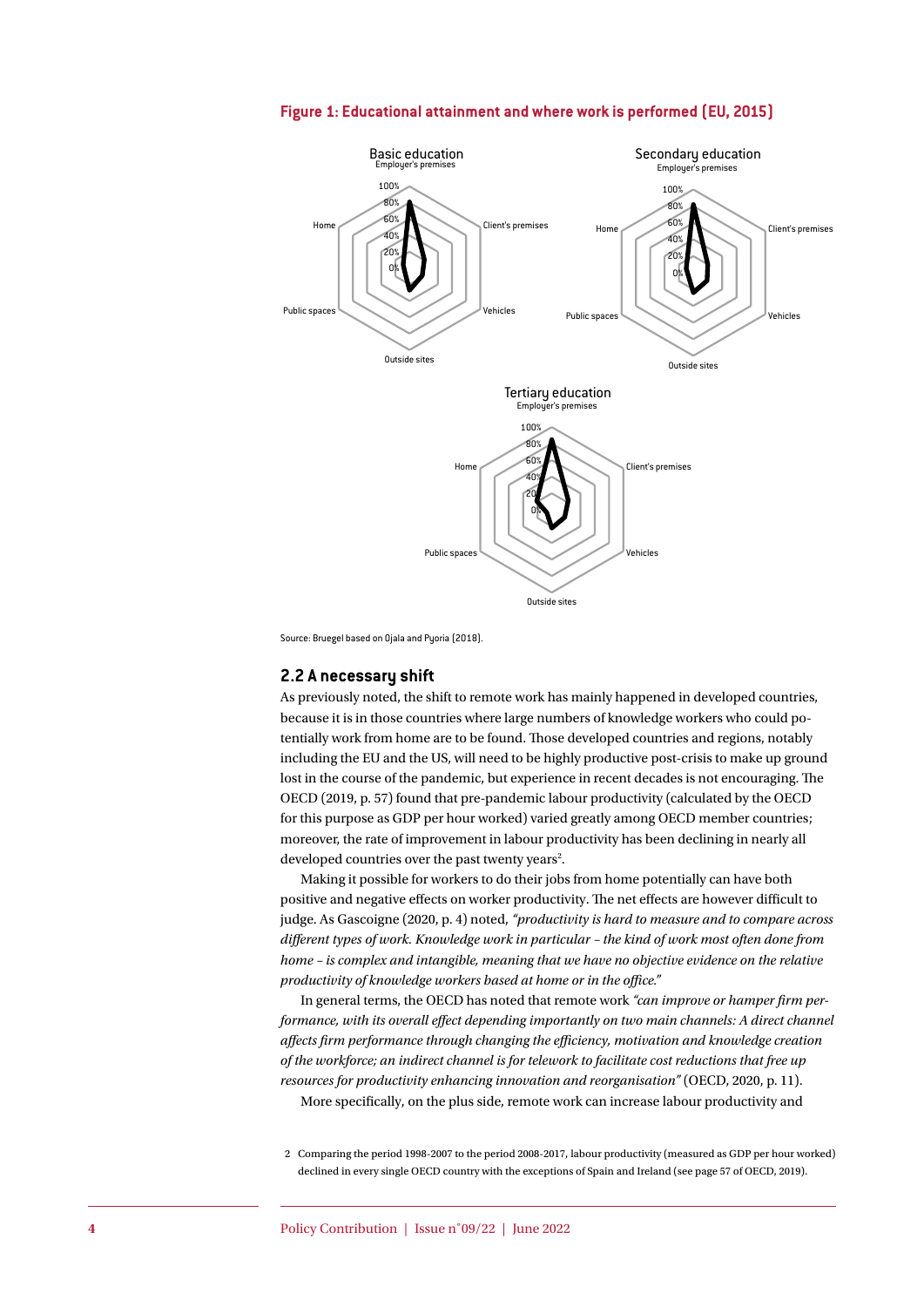labour participation in many different ways. It avoids unproductive time commuting to work. Based on survey results, Barrero *et al* (2021, p. 4) estimated an overall productivity gain of 4.6 percent in the USA, all but 1 percent of which is due to reduced commuting time. WFH can also enable a presently non-working spouse or partner (who might otherwise need for instance to be responsible for childcare) or a single parent to work from home, thus increasing labour participation.

On the downside, distractions may be greater when working from home compared to working in an office, particularly for those who have children at home (although this concern might be less in a post-pandemic world). It is moreover common to assume that WFH is less productive than traditional office work because employee interaction is lost, and with it many forms of innovation; however, the evidence for this widely held presumption appears to be thinner than is typically assumed<sup>3</sup>.

Multiple studies in the EU and US show that WFH tends to result in more hours worked per week (see for instance Barrero *et al*, 2021), which should tend to increase productivity overall. However, at least one case study found that this gain was offset in the firm in question by reduced productivity per hour (Gibbs *et al*, 2021).

# **2.3 A shift that was long in coming**

Over the past decade, the prevalence of remote work in the EU has grown substantially, but not nearly as much as was technically or practically feasible. According to Eurostat survey data, the percentage of those EU workers who said that they usually worked at home fluctuated from 4.8 percent to 5.5 percent between 2010 and 2019, but showed no consistent net change over the decade (Figure 2). The percentage of those who said they 'sometimes' worked at home increased fairly steadily from 6.2 percent in 2010 to 9.0 percent in 2019, which constitutes real movement but is hardly earth-shattering.



#### **Figure 2: Employed persons working from home (%) in the EU**

Source: Bruegel based on data from Eurostat lfsa\_ehomp.

A Eurofound survey conducted in April 2020 (Ahrendt *et al*, 2020) asked respondents whether they had been working from home prior to the pandemic. The prevalence of work from home varied greatly among EU countries. Unsurprisingly, work from home was far more common in digital front-runner states like Estonia and Finland, than in laggards such as Romania and Lithuania; however, there are also some surprises, such as the rather high number of respondents who worked from home daily in France (Figure 3).

3 Claire Cain Miller, 'Do Chance Meetings at the Office Boost Innovation? There's No Evidence of It', 23 June 2021, *The New York Times*, <https://www.nytimes.com/2021/06/23/upshot/remote-work-innovation-office.html>.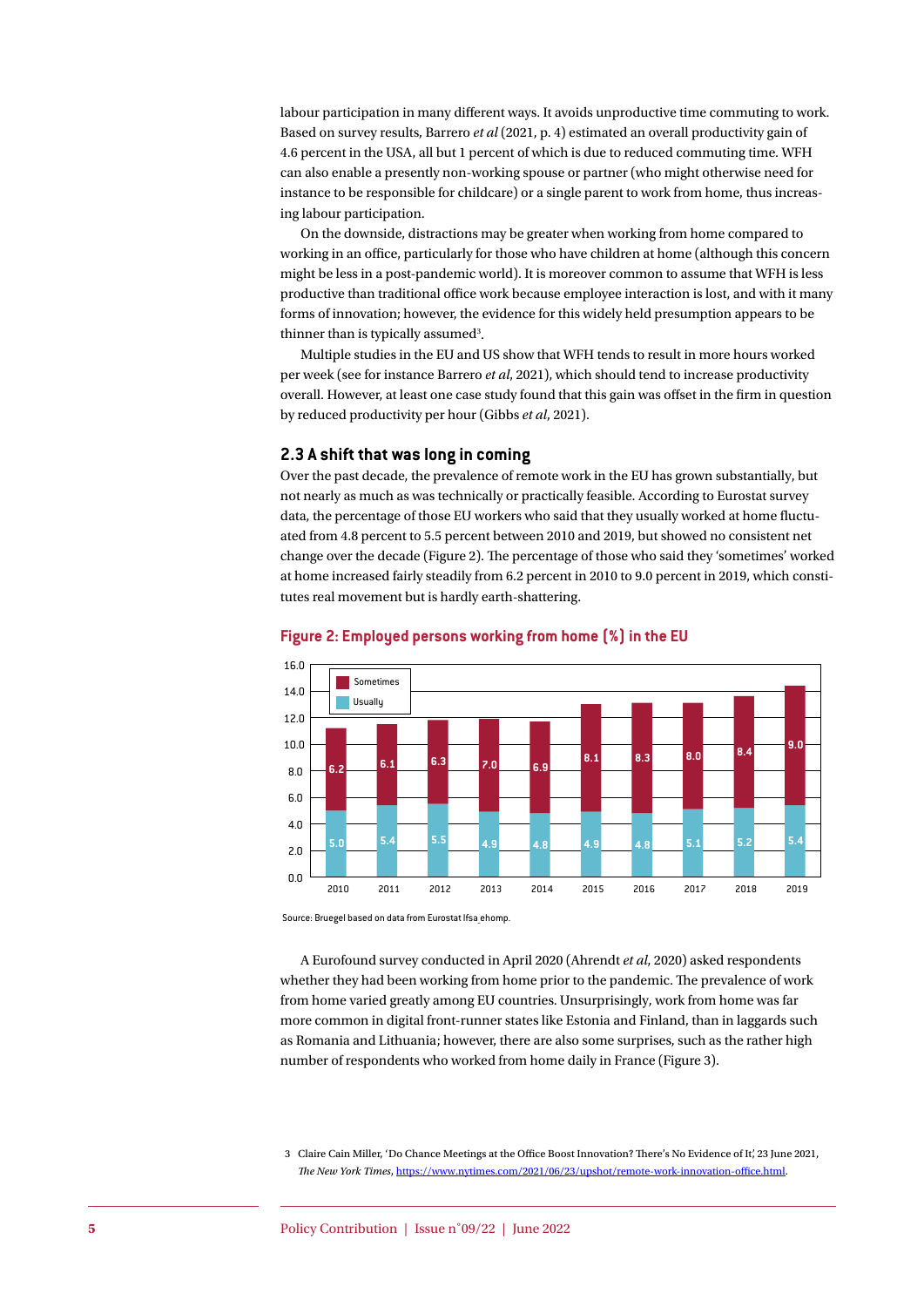

**Figure 3: Frequency of working from home before the pandemic (2020, by country)**

The EU countries offering the greatest overall flexibility in working arrangements tend to be those that also are most open to working from home. Data from Eurofound's sixth EWCS survey (Eurofound, 2017) identified the countries where regularity of working hours is lowest (a sign of relative flexibility in working arrangements) versus those where it is highest. Denmark, Finland and the Netherlands rank near the top both for flexibility of working hours and for work from home, while Malta and Spain have low ratings in both (Figure 4). But there are exceptions. Luxembourg for example ranks low in flexibility in hours but fairly high in overall work from home.



### **Figure 4: Regularity of working hours by country (% of workers)**

Source: (Eurofound, 2017).

Survey data from the United States (DeSilver, 2020) based on the 2019 National Compensation Survey of the US Bureau of Labor Statistics, likewise showed only sluggish growth in remote work over the past decade, almost of all of which was associated with those in higher earning quantiles and working in the private rather than the public sector. The private sector showed limited overall growth from 5 percent in 2010 to 7 percent in 2019 in the share of workers with access to 'flexible workplace' benefits, while no growth at all was visible in the public sector.

Source: Bruegel based on (Eurofound, 2020). Note: \* = low reliability.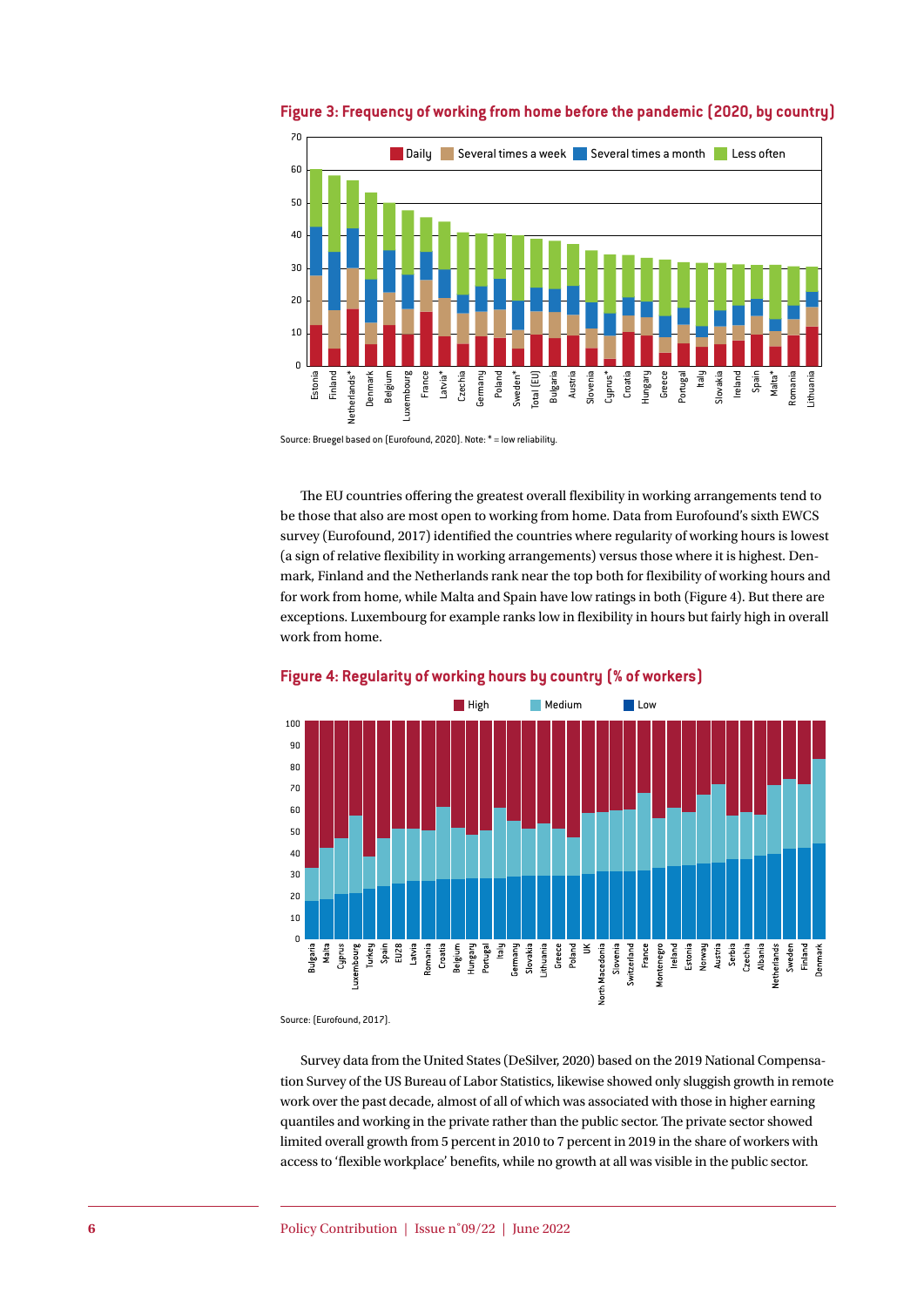Over the same period, income (and presumably skill level as well) was strongly linked to being permitted to work from home in the US (DeSilver, 2020). Only 1 percent of the lowest earning 25 percent of wage earners were able to work from home in 2010, and this was substantially unchanged in 2019. By contrast, about 12 percent of those in the highest quartile were able to work from home in 2010, increasing to 19 percent in 2019. About 16 percent of those in the highest 10 percent were able to work from home in 2010, increasing to 25 percent in 2019.

While those with higher incomes were more able to work from home during the pandemic, they probably also benefitted in that they were less likely to find themselves out of work, or working fewer hours, than those in jobs that required physical presence. They were also less exposed to COVID-19 infection.

### **2.4 Digital tools as an enabler for remote work by knowledge workers**

A wide range of distinct digital capabilities have contributed to the growth in remote work during the COVID-19 pandemic. Remote work (together with remote learning and telemedecine) has benefitted enormously from the ability to conduct meetings remotely via modern teleconferencing and telepresence services including Zoom, Cisco Webex and Microsoft Teams. All of these services, as well as a wide range of e-commerce services, benefit from modern high-speed fixed broadband networks that enable high-speed connectivity.







Telecommunications networks experienced a massive surge of use in response to the pandemic. The OECD has estimated that internet traffic worldwide surged by up to 60 percent between September 2019 (pre-pandemic) and March 2020, when Europe and the US experienced the first wave of the pandemic<sup>4</sup>.

Sandvine<sup>5</sup> (2020) reported an increase of nearly 40 percent in overall internet traffic from 1 February 2020 to 19 April 2020, which captures well the change from pre-pandemic conditions to those of the first wave of the pandemic. The data distinguishes between downstream traffic and upstream traffic, which is important in this context. Downstream traffic (toward the user) tends to greatly exceed upstream traffic (from the user) because the downstream traffic includes more video content (including from Netflix and Amazon Prime) and images.

<sup>4</sup> The Packet Clearing House data cited in OECD (2020b) reflects traffic exchange at public Internet Exchange Points, and thus ignores the traffic that is exchanged via private peering, which is probably the majority of all traffic. The data is nonetheless indicative, and there is no reason to expect that private peering would show a hugely different result. Indeed, it is broadly in line with figures reported in Sandvine (2020) and in OECD (2020b).

<sup>5</sup> Sandvine is a firm that provides products and services to optimise network quality of service, congestion management and security.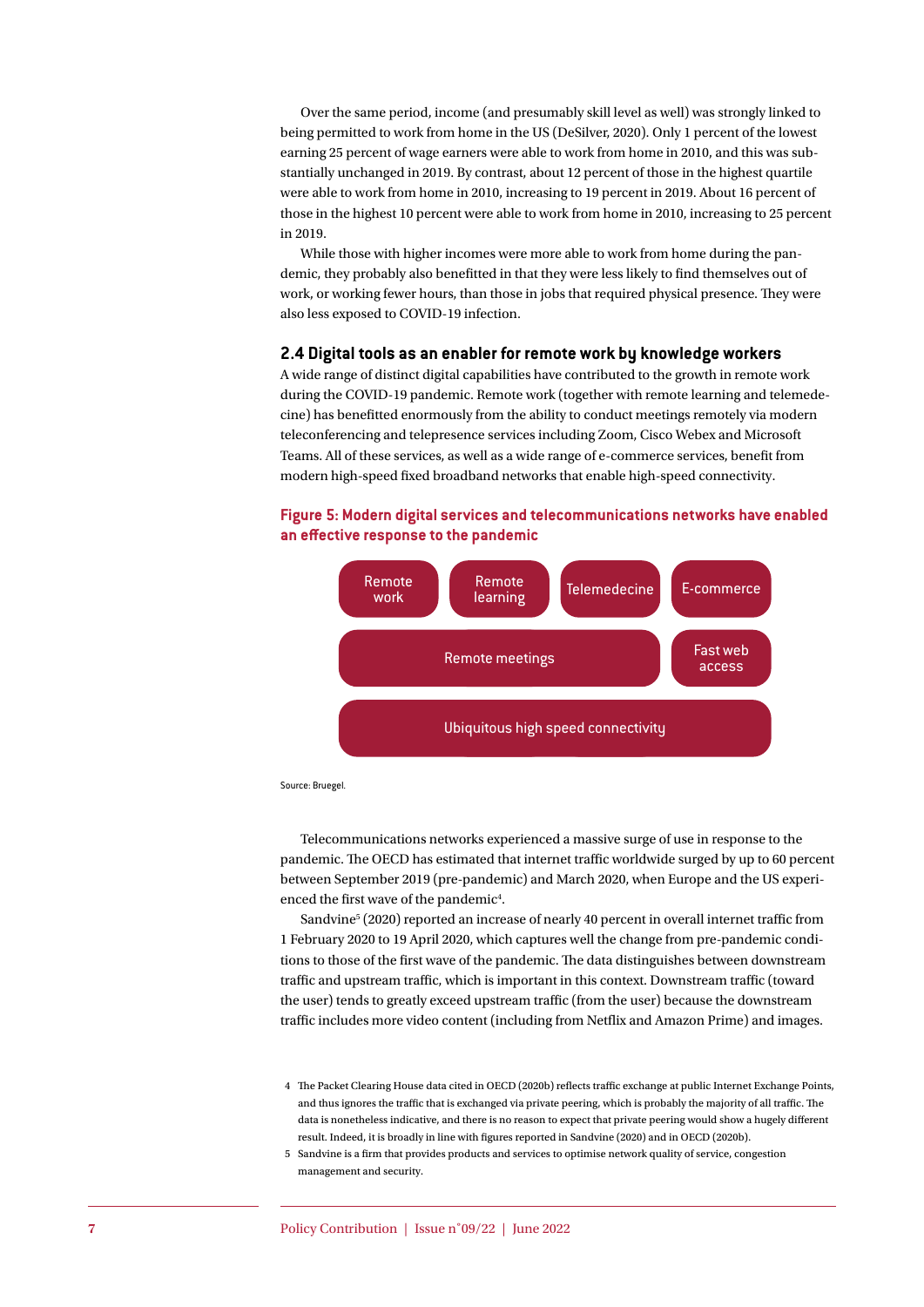Both the OECD (2020b) and Sandvine (2020) found that networks generally responded well to the huge increase in demand, mainly by optimising the use of existing network capacity, but also in some cases by expanding capacity.

There have been some problems, and there is reason to think, based on anecdotal evidence, that US networks might have performed less well than EU networks. A possible reason for the difference might be Article 4(4) of the European Electronic Communications Code (EECC), which deems any "significant discrepancy, continuous or regularly recurring, between the actual performance of the internet access service regarding speed or other quality of service parameters and the performance indicated by the provider of internet access services" to be actionable under EU member-state consumer protection laws. This effectively obliges network operators in the EU to limit the degree to which they over-subscribe their networks (ie the degree to which the capacity of the network is less than the maximum load that all customers could generate).

In sum, network capacity has generally held up well. Its crucial contribution during the pandemic has been to enable virtual meetings and dialogue. Video calling Skype and WhatsApp has also surged.

Zoom is an online internet conferencing system that has been perhaps the largest beneficiary of these trends. Worldwide traffic to Zoom's website (the means of launching Zoom from a smart phone, tablet or personal computer), as measured by the SimilarWeb application, increased by a factor of roughly 20 from February to April 2020, moderated slightly as lockdowns eased in July and August, but then increased again in September through November 2020 as a result of the second wave lockdown (Figure 3). Other online teleconferencing platforms, such as Microsoft Teams and Cisco Webex, also experienced huge jumps in utilisation after February 2020.



#### **Figure 6: Monthly number of visits from SimilarWeb users to the Zoom website**

Source: Marcus *et al* (2021) based on SimilarWeb (https://www.similarweb.com/website/zoom.us#overview).

Even though the internet and a range of relevant online tools were already sufficiently mature to support widespread usage for WFH when the pandemic first reached Europe and North America, workers and firms nonetheless had to invest significant money and effort in deploying the technology and incorporating it into their work processes. A survey of workers in the USA (Barrero *et al*, 2021) found that the average worker invested more than 15 hours and \$561 (about €486) in equipment and infrastructure to enable WFH. Their employers also had to invest in additional equipment and software to enable WFH, and may have reimbursed some of the worker expenses. The investments of time and money have presumably reduced the cost of WFH, and will thus have benefits beyond the pandemic.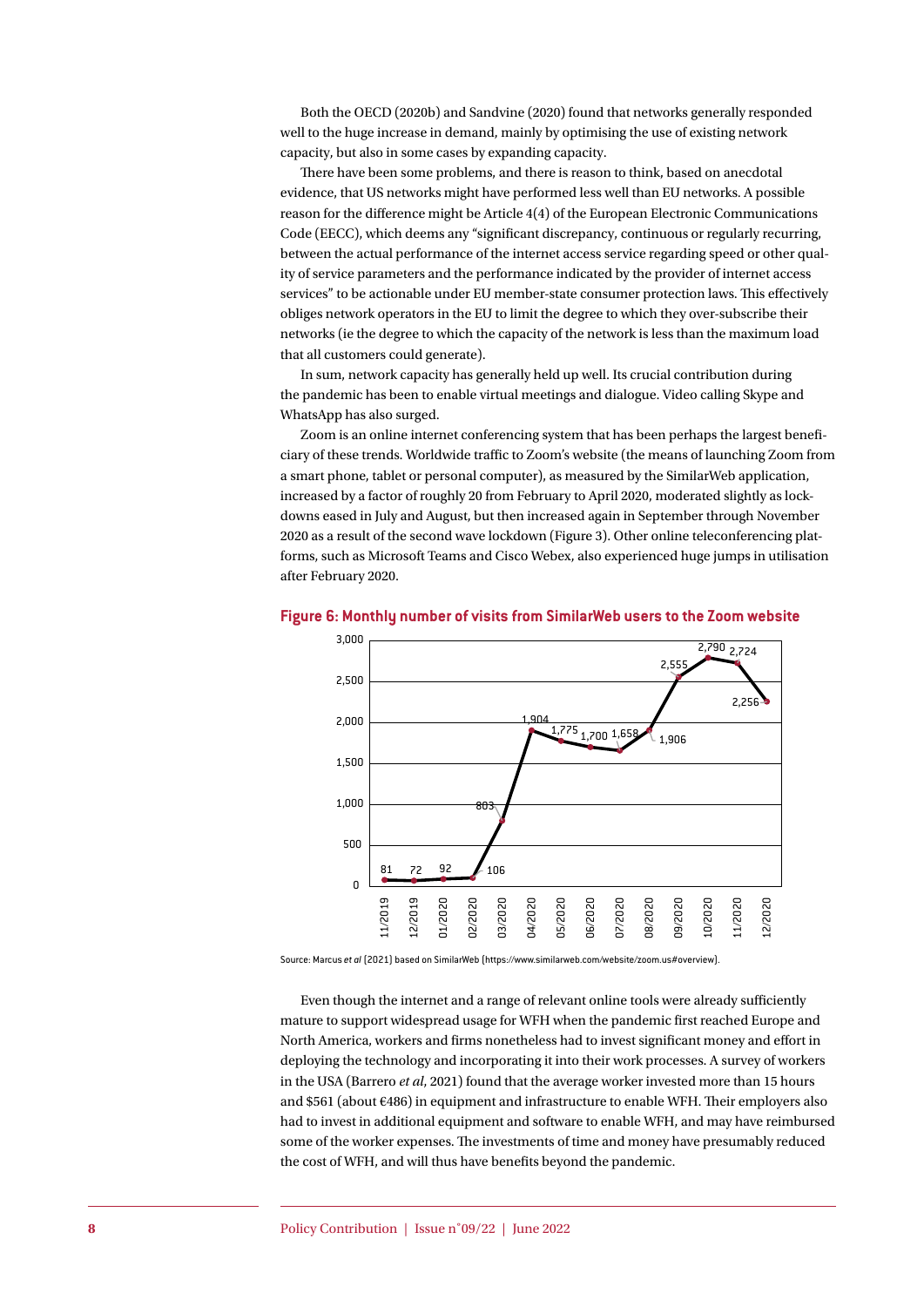The shift to remote work may raise new cybersecurity concerns. Data that historically resided only on computers secured by the employer (in theory, at least) suddenly had to reside on workers' own computer systems, and thus outside firms' security perimeters. Discussions of sensitive business matters took place over online conferencing systems that in many cases were designed with little thought given to cybersecurity. This is likely to become a growing concern over time<sup>6</sup>.

The shift likely also raises concerns over the privacy of workers, and their exposure to surveillance. We discuss this below, in the context of the societal impacts of the growth in remote work.

#### **2.5 The growth of remote work during the pandemic**

In many developed countries and regions with significant numbers of knowledge workers, notably including Europe and the US, on-site performance of non-essential jobs was either discouraged or else outright prohibited by law during periods when the pandemic was at its peak. To the extent feasible, many firms instead encouraged work from home. As a result, the levels of remote work in most EU countries and the US spiked upwards in March and April 2020, and continue to be far higher than prior to the pandemic.

The pandemic resulted in significant numbers of workers either losing their jobs or else working fewer hours, with significantly different impacts in the US versus the EU. The shift to remote work helped to reduce the negative impacts of these changes, and needs to be understood with this in mind.

The unemployment caused by the pandemic is not fully reflected in traditional unemployment statistics, because many EU countries treat furloughed workers as employed (since they are not looking for work). However, this unemployment is clear from survey results (Eurofound, 2020; Ahrendt *et al*, 2021). In the EU, innovative measures to keep workers employed, albeit on reduced hours and at reduced wages (as with the German *Kurzabeitergeld*, an approach employed with success during the 2008 financial crisis) have helped to minimise the amount of permanent unemployment to date (Figure 7). Partly as a result, a huge number of EU workers experienced a reduction in the hours worked (Figure 8) in the early months of the pandemic, but did not lose their jobs. Impacts have been different in different EU countries, with losses of jobs and hours in the first wave in 1Q2020 tending to be greater in southern and eastern EU countries than in western and Nordic EU countries, though with some exceptions.

The data in Figures 7 and 8 is based on an April 2020 Eurofound survey. Comparison with subsequent Eurofound surveys from July 2020 and April 2021<sup>7</sup> makes clear that employment continues to be depressed overall, albeit with differences from sector to sector and from country to country (Figure 9). In April 2021, one year after the initial business lockdowns, 10 percent of respondents who had been employed before the pandemic were unemployed, compared to 8 percent in the July 2020 survey and 5 percent in April 2020 (Ahrendt *et al*, 2021).

<sup>6</sup> Elliot Kass, 'Since The Start Of The Pandemic, Business Use Of Collaboration Tools Has Soared — Bringing New Security And Compliance Challenges', 28 May 2021, *Mimecast*, [https://www.mimecast.com/blog/collaboration](https://www.mimecast.com/blog/collaboration-tools-many-benefits--and-new-security-risks/)[tools-many-benefits--and-new-security-risks/](https://www.mimecast.com/blog/collaboration-tools-many-benefits--and-new-security-risks/).

<sup>7</sup> For the survey methodology, see <https://www.eurofound.europa.eu/data/covid-19/working-teleworking>.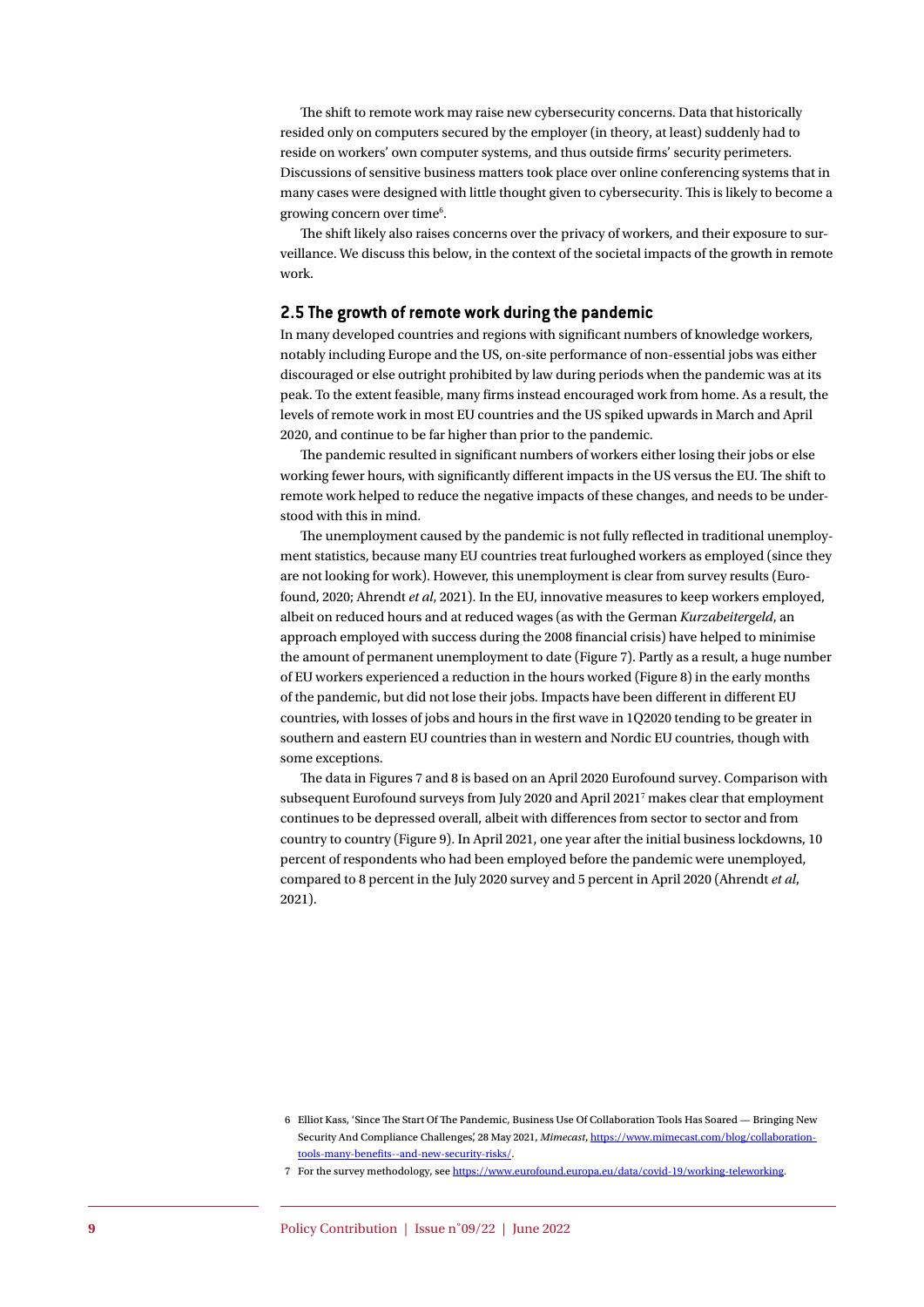



Source: Bruegel based on Eurofound (2020).



# **Figure 8: Any change in working hours? (April 2020, by country , % respondents)**

Source: Bruegel based on Eurofound (2020).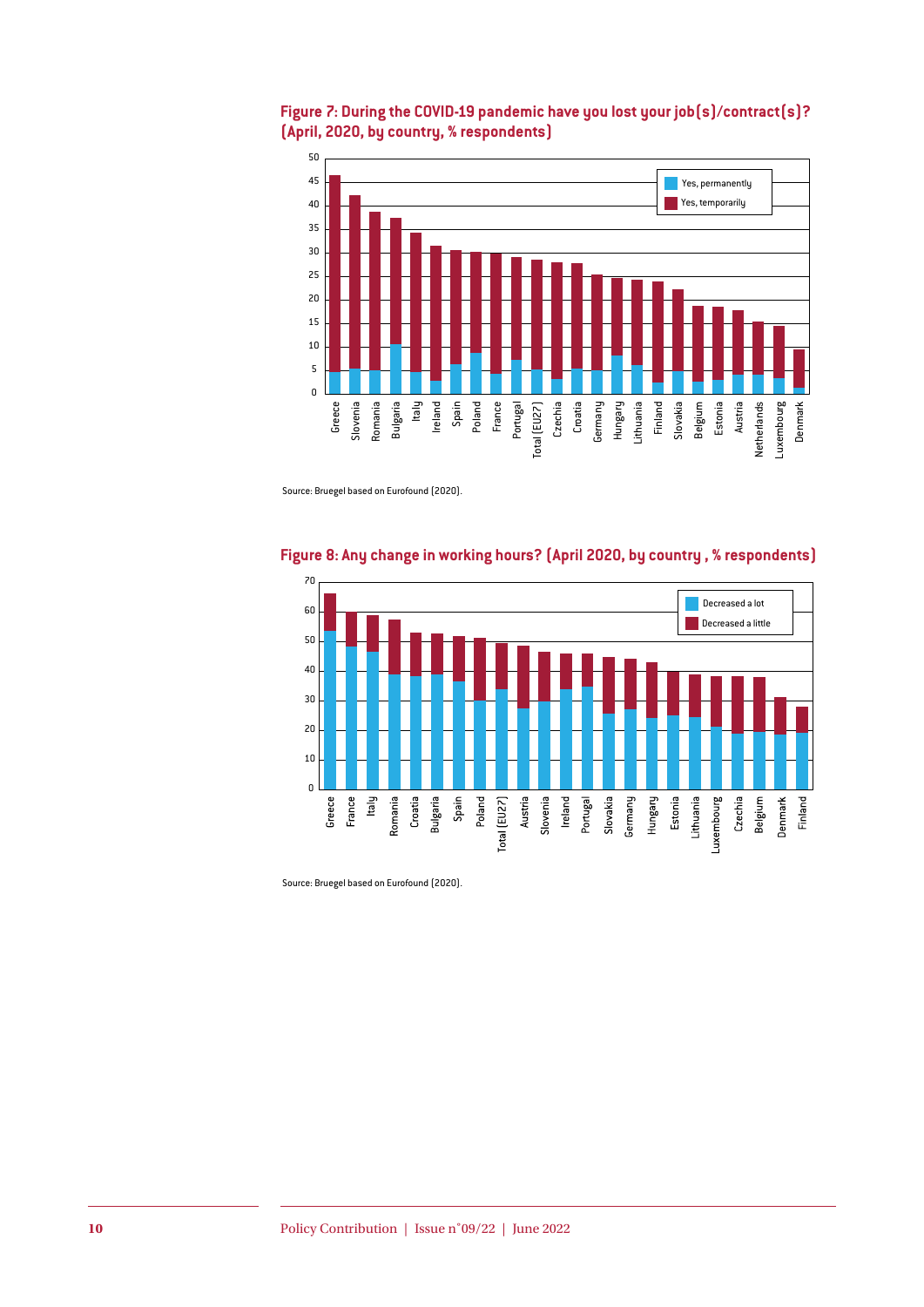

# **Figure 9: Respondents who lost their job (of those who were employed before the pandemic) by country, EU (%)**

Source: Ahrendt *et al* (2021). Note: Ahrendt *et al* (2021) notes that an asterisk denotes a statistically significant difference (p=0.05) compared to July 2020. For April 2020, data are based on the question 'During the COVID-19 pandemic have you lost your job(s)/contract(s)?'(answer: Yes, permanently). For July 2020 and April 2021, the data are based on current employment status compared with employment status in the month before the pandemic began.

The ability of workers with suitable jobs (mostly white collar) to work from home has been Europe's salvation. The same survey data demonstrates a huge acceleration in work from home (Figure 10). Unsurprisingly, the jump in remote work tended to be greatest in Nordic and western European EU countries, which already tended to have flexible working hours and significant reliance on remote work. The jump was less in southern and eastern EU countries, but with some exceptions in both directions.



# **Figure 10: Have you started to work from home as a result of the COVID-19 situation? (selected countries, percent of those working in the EU, April 2020)**

Source: Bruegel based on Eurofound (2020). Countries with insufficient sample size are omitted.

These numbers for the EU are more or less in line with survey results for the US, as reported in Barrero *et al* (2021). They estimated that *"42 percent of working age persons were working from home in May 2020 at the height of pandemic lockdowns, or 62 percent among*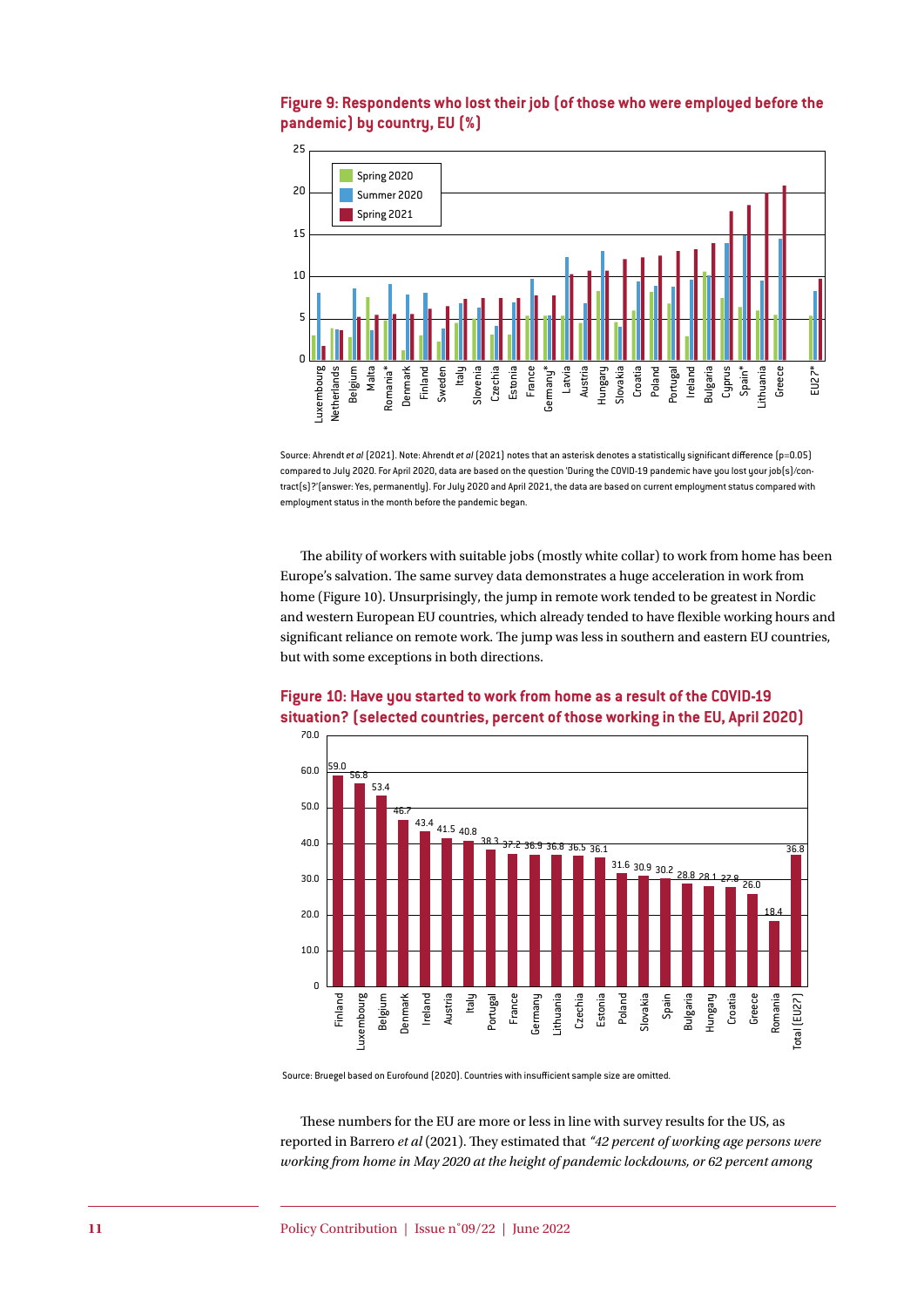*those who were working for pay"*. This works out to about half of all paid hours over the period from May to October 2020, which is about ten times as great as before the pandemic.

### **2.6 Different impacts on different sectors**

Different sectors have been impacted by the pandemic in different ways, and these have distinct implications for the prospects of remote work.

Sectors strongly impacted by the pandemic include transportation (especially air travel), tourism, restaurants, lodging and entertainment. Other sectors, such as manufacturing, have not been much impacted at all (Marcus *et al*, 2021).

Longer-term prospects for the various sectors are less clear, but they have important implications for the volume of remote work that will be feasible. Though the pandemic has abated, air travel continues to be significantly depressed as of early 2022, presumably due in part to the willingness of business travellers to accept online meetings and remote participation in conferences to a far greater degree than they did before the pandemic. Tourism has been transformed in ways that might persist – overnight lodging by domestic guests in the summer 2020, in a period when the EU had largely reopened, was nearly at pre-pandemic levels, while overnight lodging by guests from other countries continued to be depressed<sup>8</sup> and continued to be depressed throughout 2021.

#### **2.7 Different impacts on different population groups**

Effects of the pandemic have differed based on gender and age, and these spill over into remote work.

In the April 2021 Eurofound survey, 10 percent of men were still unemployed after losing their jobs during the pandemic, versus 8 percent in July 2020. The overall number of women who had lost their job remained roughly constant across the Eurofound surveys (Ahrendt *et al*, 2021).

Eurostat data provides a granular view of the differences in male versus female hours worked. In most EU countries, the percentage reduction in hours worked in the main job from Q1 to Q2 of 2020 (see Figure 11) was greater for women than for men.

### **Figure 11: Percentage change in total actual hours worked by males and females in the main job between Q1 and Q2 of 2020 in EU countries**



Source: Marcus *et al* (2021)<sup>9</sup>. .

9 Based on Eurostat, online data code: LFSI\_AHW\_Q. Quarterly data, seasonally adjusted.

<sup>8</sup> See Eurostat tourism statistics, available at [https://ec.europa.eu/eurostat/statistics-explained/index.](https://ec.europa.eu/eurostat/statistics-explained/index.php?title=Tourism_statistics_-_nights_spent_at_tourist_accommodation_establishments#January_to_September_2020:_Nights_spent_in_EU27_tourist_accommodation_down_by_49.25_compared_with_the_same_period_) php?title=Tourism\_statistics -\_nights\_spent\_at\_tourist\_accommodation\_establishments#January\_to\_ [September\\_2020:\\_Nights\\_spent\\_in\\_EU27\\_tourist\\_accommodation\\_down\\_by\\_49.25\\_compared\\_with\\_the\\_same\\_](https://ec.europa.eu/eurostat/statistics-explained/index.php?title=Tourism_statistics_-_nights_spent_at_tourist_accommodation_establishments#January_to_September_2020:_Nights_spent_in_EU27_tourist_accommodation_down_by_49.25_compared_with_the_same_period_) [period\\_in\\_201](https://ec.europa.eu/eurostat/statistics-explained/index.php?title=Tourism_statistics_-_nights_spent_at_tourist_accommodation_establishments#January_to_September_2020:_Nights_spent_in_EU27_tourist_accommodation_down_by_49.25_compared_with_the_same_period_).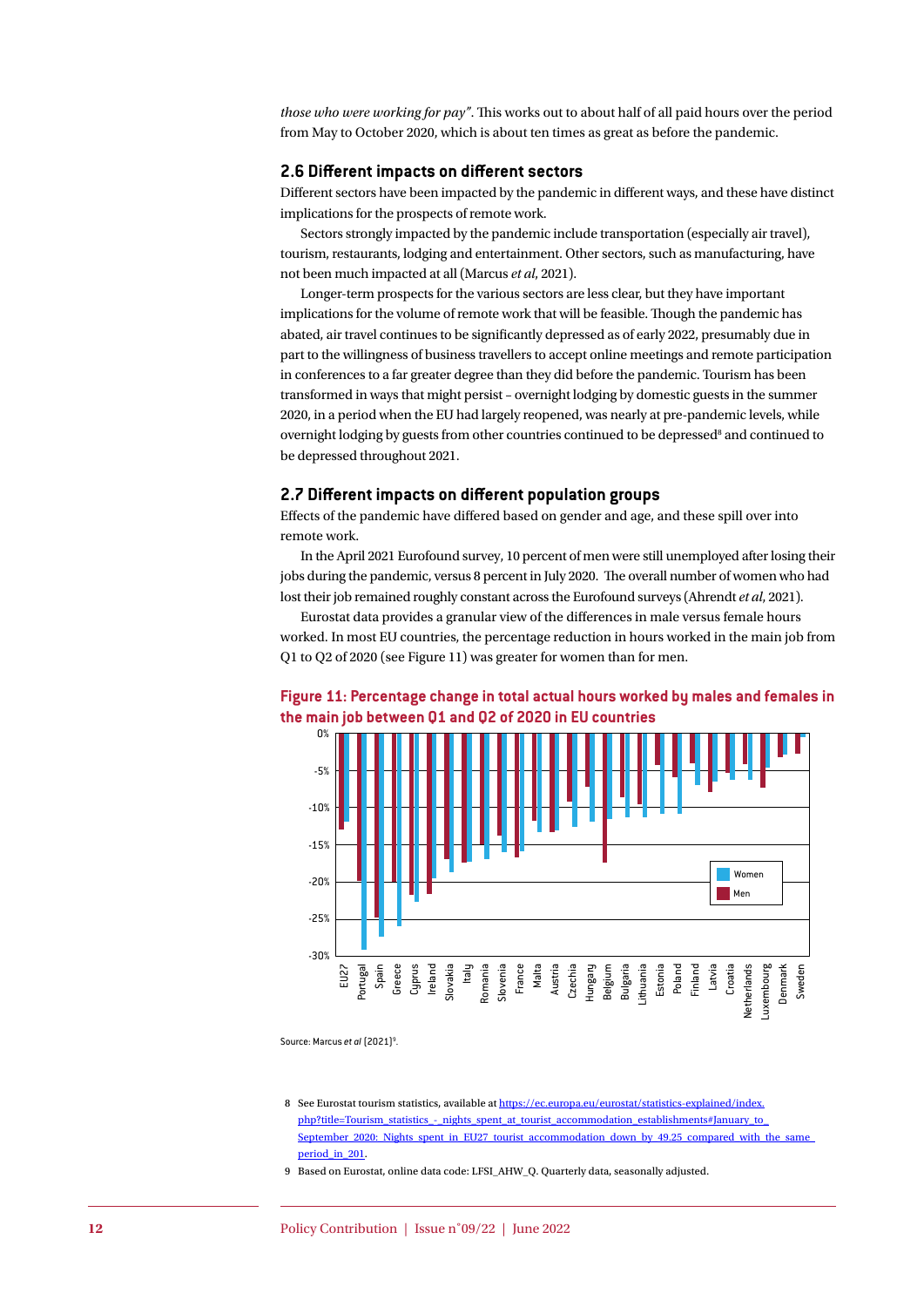The effect of remote work on women's career prospects, especially those who must care for young children, appears mixed. Some of the professions in which women are more likely to be engaged are amenable to remote work, but others are not (such as for instance healthcare workers). That women are able to work from home is generally a positive development, but women may nonetheless be at a disadvantage relative to male colleagues. There appears for instance to be a correlation between remote work by women and a larger gender wage gap (Petropoulos and Schraepen, 2021).

Eurofound surveys in summer 2020 and spring 2021 (Ahrendt *et al*, 2021, p.3) asked parents if they were too tired after work to do household chores. For men, it made little difference whether there were children under 12 or not, and little difference whether they worked only from home or whether they worked from their employer's premises. About a quarter more women than men overall reported, however, that they were too tired after work to do household chores. Substantially more women with children under 12 than comparably situated men complained of being too tired to do household chores after work (44 percent of those who worked from their employer's premises and 39 percent of those who worked only from home, compared to 20 percent and 24 percent for men, respectively, in the spring 2021 survey). The responses to this question reflect career prospects only imperfectly, and the results might look different in a post-pandemic world; nonetheless, these results suggest that women may be at a disadvantage, especially women with young children.

The aforementioned Eurofound surveys also found that 17 percent of young people aged 18–29 had lost their jobs as of the July 2021 EU27 survey, versus 9 percent of those 30 or over (Ahrendt *et al*, 2021, p.9). Similarly, Grzegorczyk and Wolff (2020) found that young (15 to 24 years old) active jobseekers were two or three times less likely than those aged over 55 to be able to find a job in the EU27 in 2Q2020 (based on labour market slack data, or the shortfall between the work desired by workers and the volume of work available); moreover, their data shows a substantial increase versus the same quarter in 2019 in the proportion of young persons who were not even seeking work, even though they were available to work. The tendency for the pandemic to have caused greater unemployment among the young is also visible in Marcus *et al* (2021).

These differential impacts are a matter of significant policy concern. In the case of females, many different factors combine to accentuate the stresses to which they are subject.

For the young, a substantial body of literature shows that youth unemployment can have lasting negative impact on earnings, coupled with an increased risk of unemployment in later years, and may possibly also lead to emotional scarring and higher rates of divorce (Grzegorczyk and Wolff, 2020).

# **3 The likely course ahead**

In this section, we begin by considering what we mean when we ask what things might look like 'after' the pandemic. We consider (1) the feasibility of continuing remote work at elevated levels as the pandemic moderates, (2) the wishes of workers and employers, (3) the implications for workers, managers, and trade unions, (4) the societal impacts of the shift to remote work, and (5) public policy measures that may need to be considered.

We assume in the sections that follow that COVID-19 will persist globally for quite some time. Governments have become progressively more adept over time, however, at imposing targeted restrictions in order to slow the spread of COVID-19 (Marcus and Guetta-Jeanrenaud, 2021). It therefore seems likely that there will rarely if ever be another need for a full lockdown in developed countries in Europe and North America.

This implies that remote work may continue to offer significant health advantages, but on-site work is likely to be increasingly feasible as time goes on. This further implies that there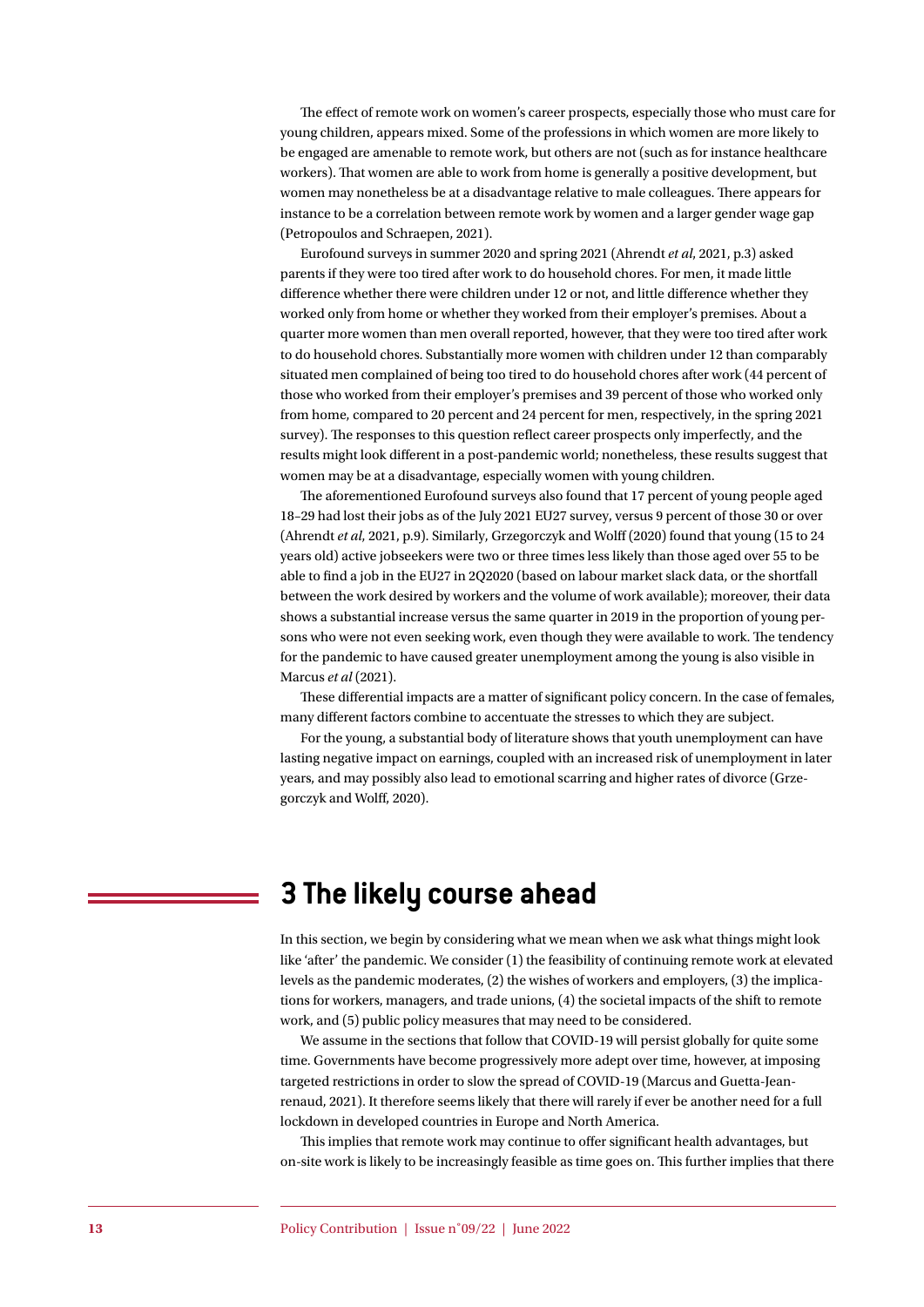is great scope for hybrid models of work, where some work is performed remotely but not all. This has implications for employers, for workers, for social partners such as trade unions, and for policymakers, as we explain in the concluding part of this section.

#### **3.1 Feasibility of continued remote work post pandemic**

Remote work has not eliminated work involving physical presence; however, for some jobs, especially white collar jobs, far more remote work is feasible than firms were willing to permit in the past (Joint Research Centre, 2020; Dingel and Neiman, 2020). It is likely that firms were reluctant to trust their employees with full freedom to manage their own time. In reality, however, much of this work is really judged by results, not by the number of hours worked. Physical presence has value for many of these jobs as a means of facilitating informal coordination among workers, but occasional physical presence if well managed might suffice for these jobs<sup>10</sup>. In the pandemic, many firms were forced to manage with no face-to-face interaction at all for many months.

For a wide range of office and other creative jobs, remote work is likely to play a much greater role than previously as the pandemic abates. Many jobs appear to depend on physical presence, however, such as retail sales positions, hair stylists, bus drivers, farm workers, healthcare workers and manicurists. Many of these are likely to continue to be conducted much as they were in the past. Many manufacturing jobs that historically were performed by humans are likely to demonstrate a different evolution, with an acceleration of substitution of robots for human labour, but with a partly compensating need for people to maintain the robots and to design new automated tasks.

A study by the European Commission's Joint Research Centre with support from Eurofound (Joint Research Centre, 2020) assessed the degree to which a range of occupations were amenable to remote work, and compared this with the degree to which they were already being conducted remotely (see also Petropoulos and Schraepen, 2021). Unsurprisingly, they identified a huge gap between the potential for remote work and the reality today, which represents a substantial opportunity for the EU.

The gaps prior to the pandemic seem to relate mainly to organisational inertia and resistance. Today, however, many managers have learned how to manage a largely remote workforce, and acceptance of teleconferencing tools such as Zoom has become widespread.

There are, at the same time, limits to the benefits from remote work. Working at home offers gains in efficiency and worker satisfaction, but also some losses in social interaction, which is important for some jobs. Another limiting factor is that most of the self-employed who could potentially work remotely are already doing so.

The JRC (2020, pp. 49-50) found that only 3 percent of jobs in the EU in the lowest income quintile are amenable to remote work, versus 74 percent of jobs in the highest income quintile. This finding is broadly in line with the results from the United States (Dingel and Neiman, 2020).

Those with tertiary education are more likely (more than 60 percent) to be in occupations suitable for remote work than those without (about 12 percent for those with only lower secondary education). This is in line with tendencies in the EU to date (see for instance Figure 1). Furthermore, large firms have more jobs suitable for remote work than small firms.

The JRC (2020) also found that females are more likely to be in jobs amenable to remote work than males. A large number of women are in service jobs suitable for remote work. This is a somewhat surprising finding, since many sources see women as disadvantaged during the pandemic, due in no small part to having primary responsibility for the household and for child care (see for instance Ahrendt *et al*, 2021). However, medium to long-term trends might well be different from short-term tendencies. We return to this point later when we consider distributional effects.

10 Claire Cain Miller, 'Do Chance Meetings at the Office Boost Innovation? There's No Evidence of It', 23 June 2021, *The New York Times*, <https://www.nytimes.com/2021/06/23/upshot/remote-work-innovation-office.html>.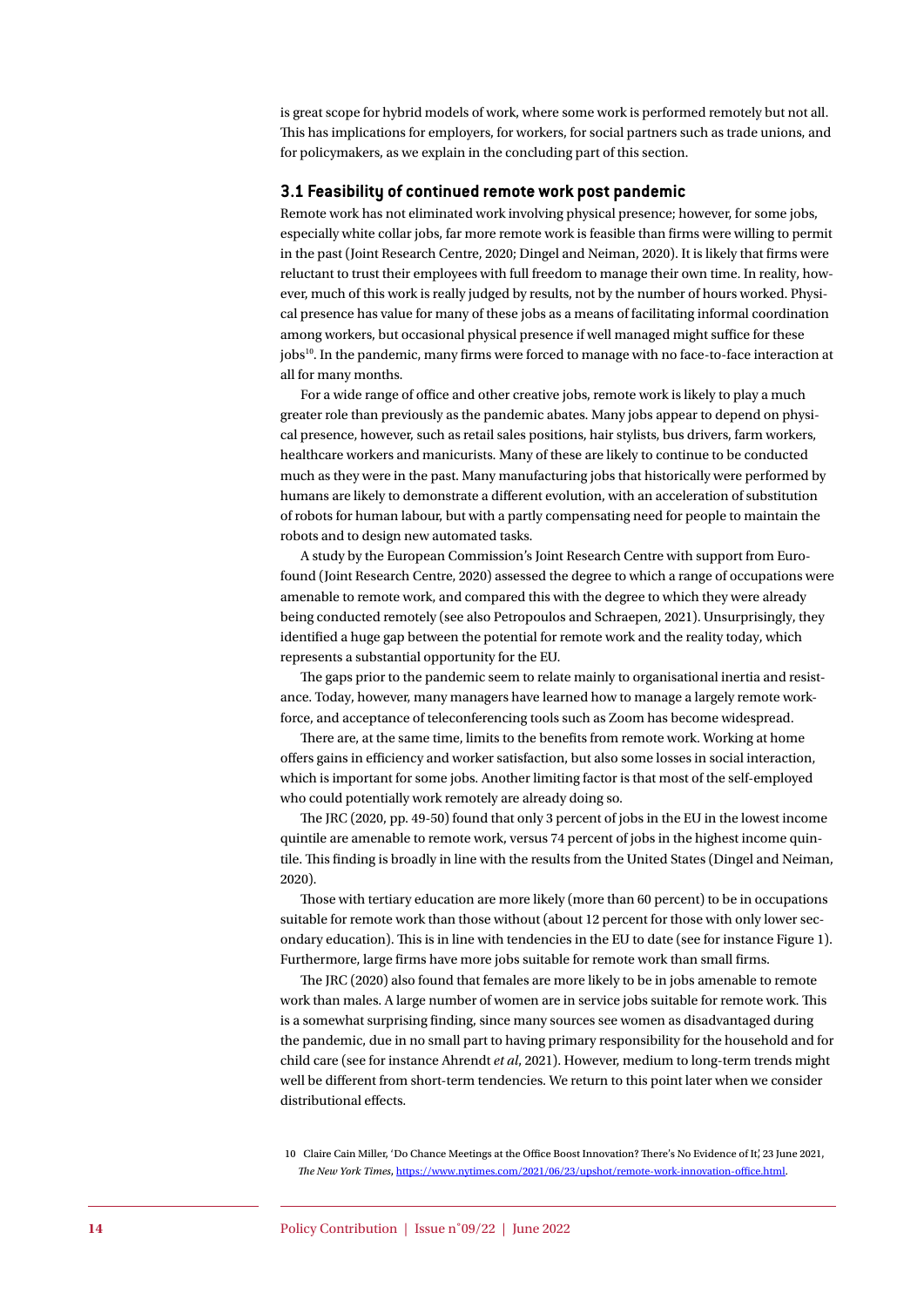Further work by the JRC (Sostero *et al*, 2020) sought to identify the degree to which work in various sectors and jobs was suitable for remote work. Work in agriculture, forestry, fishing, mining, accommodation and food services, and manufacturing tend to be largely unsuitable for work from home, while work in education, information and communications, and financial and insurance services is highly suitable for work from home.

Sostero *et al* (2020) compared the suitability of jobs to remote work to the degree to which they are actually conducted remotely. Some jobs are mostly unsuitable for remote work, as previously noted, including agriculture, fisheries, craft work and plant and machine operation. Among the professions for which more than half of all work could be done remotely, including managers, professionals and associate professionals, and clerical support workers, not more than about 20 percent of the work that could potentially be conducted from home is in fact conducted from home (Figure 12).



## **Figure 12: Suitability for remote work, currently done by remote work (EU27, percent of dependent employment)**

Source: Sostero *et al* (2020).

Based on a task-level analysis reflecting task content, the methods employed, and the tools employed, Sostero *et al* (2020) found that information-processing (or intellectual) tasks that operate on information or ideas are most amenable to WFH; social interaction tasks that operate on social relations are less suitable; and physical tasks that operate on things are least suitable for WFH. This led them to conclude that the proportion of self-employed workers who are doing work potentially amenable to WFH in the EU is approximately the same as the proportion who were in fact doing so before the pandemic, while the proportion of employees who are doing work potentially amenable to WFH (37 percent) is far greater than the proportion who were in fact doing so before the pandemic (15 percent). This once again implies a huge unrealised potential to do more WFH than has historically been done: about 22 percent of EU employees, or about 32 million EU workers (Sostero *et al*, 2020, p.45).

#### **3.2 Worker and employer attitudes toward remote work**

Remote work is likely to persist, even when the pandemic no longer makes it a necessity, because workers want it and because managers can accept it.

Workers' preferences on this point are clear. Survey results for the EU (Ahrendt *et al*, 2021) and the US (Barrero *et al*, 2021) indicate that a great many workers will want to continue some degree of remote work after conditions normalise.

A majority of workers will not wish to continue the kind of fully remote work they did during the pandemic. Fully remote work, where the worker rarely if ever is present at the employer's facilities, was never the most common pattern, and as previously noted was not growing much prior to the pandemic. Survey results for the US (Barrero *et al*, 2021) suggest fully remote work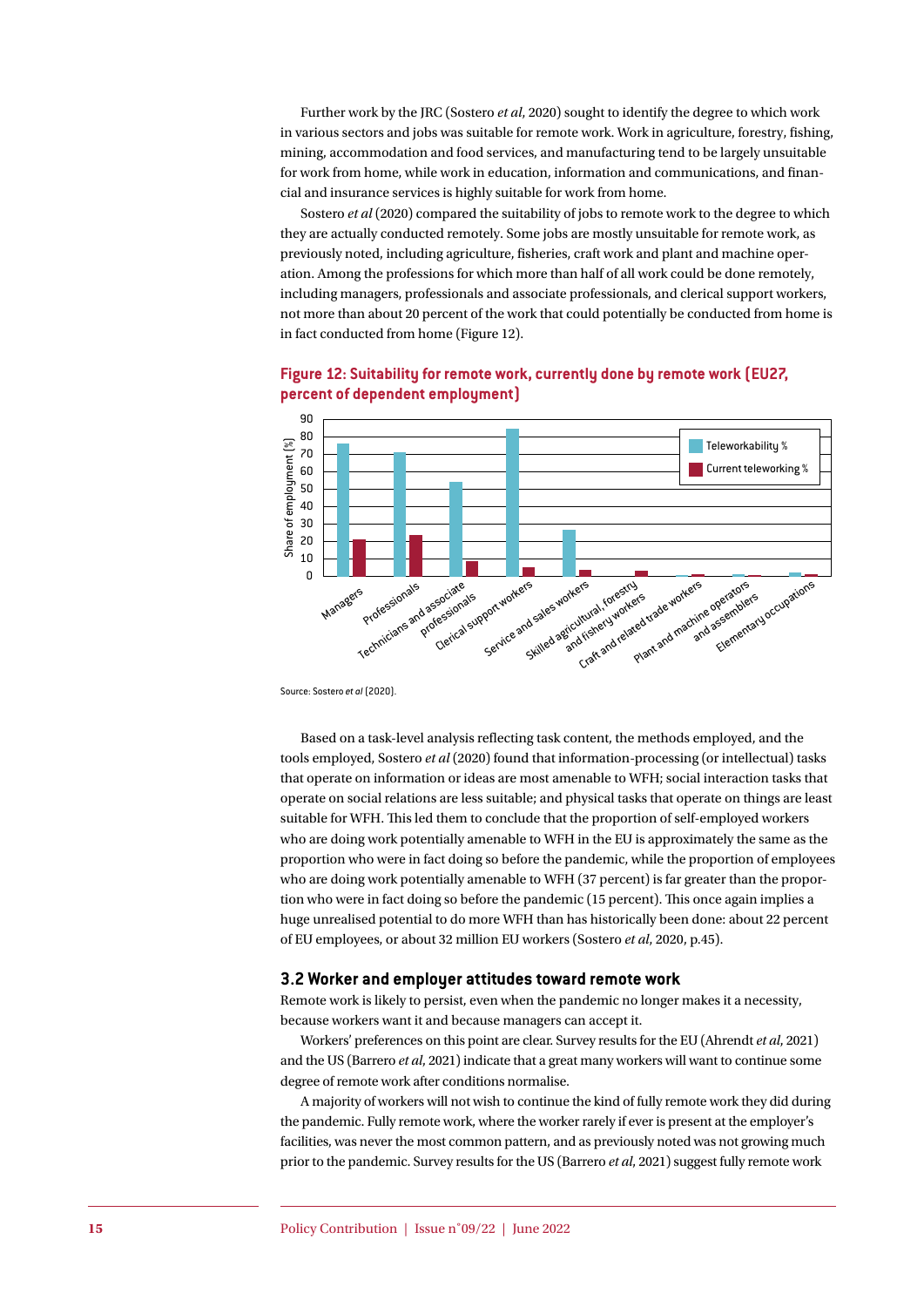will continue to be the exception rather than the norm when lockdowns are no longer in place.

Survey data suggests instead that the prevalent pattern in the US will be for hybrid work, eg working one, two or three days per week from home (Barrero *et al*, 2021). The same is likely to hold in the EU. Workers appear to value the opportunity to work from home highly. Barrero *et al* (2021) estimated that workers value the ability to work from home at some 8 percent of salary.

Results in Barrero *et al* (2021) likewise seem to suggest that managers have grown much more accepting of hybrid WFH than in the past, but less so of fully remote work.

Some workers welcome the change of returning to the office, while other resent or even resist it<sup>11</sup>. There is a tendency for older and more senior workers to welcome the return to physical presence, while younger and more junior workers – especially those who joined the workforce during the pandemic – consider WFH to be perfectly natural and see no need to the return to the old norms<sup>12</sup>.

In the US, there has been substantial concern over the 'Great Resignation'13. It is claimed that many workers are quitting their jobs, and surprisingly large numbers are choosing not to return to work at all, at least for now. The US is indeed experiencing labour shortages as we write this (late 2021), but the number of individuals quitting in the US is in line with historical trends in light of the large number of job vacancies in the US at present (Furman and Powell, 2021). It is normal at a time when labour is scarce and salaries are rising that more workers quit work and seek better employment, which often means higher-paying employment. The bulk of the current shortage appears to be caused not so much by high rates of resignation, but rather by the fact that the number of individuals accepting new jobs is considerably less than historical experience would lead us to expect (Furman and Powell, 2021).

Interestingly, it has been suggested<sup>14</sup> that the tendency for workers to quit to seek higher-paying work is subject to 'contagion' effects. In normal times, workers have little awareness of pay scales from other firms in their sector (Jäger *et al*, 2021), but when large numbers of workers change jobs simultaneously, worker awareness is increased and the information asymmetry may be reduced.

### **3.3 Distributional effects**

It is important to distinguish among distributional effects before, during, and 'after' the pandemic.

The effects during the pandemic have been mixed. For those who could, working remotely has reduced or eliminated the risk of unemployment, but there have been large disparities in terms of who is able to conduct remote work (Darvas, 2020). Professionals, managers and those with university educations were far more able to work remotely than others: *"In the United States, in industries heavily exposed to the pandemic, employment fell by a staggering 42% for those who cannot telework, and by 22% for those who can, between February and April 2020. In less-exposed industries, job losses were 15% for those who cannot telework as opposed to a 7% for those who can. … The pandemic has also accentuated the divide between the young and old. … the COVID-19 pandemic has increased income inequality between the rich and the poor even in Europe, where governments put in place massive employment protection programmes"* (Darvas, 2020).

Before the pandemic, it was already the case that most WFH was performed by those in higher income quintiles (DeSilver, 2020). As previously noted, survey data suggests that this

<sup>11</sup> Noam Schreiber, 'To Get Ahead at Work, Lawyers Find It Helps to Actually Be at Work', 22 October 2021, *The New York Times, <https://www.nytimes.com/2021/10/22/business/economy/law-firm-return-to-office.html>.* 

<sup>12</sup> Nelson D. Schwartz and Coral Murphy Marcos, 'Return to Office Hits a Snag: Young Resisters', 26 July 2021, *The New York Times*, <https://www.nytimes.com/2021/07/26/business/economy/return-office-young-workers.html>.

<sup>13</sup> Visier.com, 'Trends in Employee Resignation Rates: Watch Out for Summer 2021', *Outsmart*, [https://www.visier.](https://www.visier.com/blog/trends-in-employee-resignation-rates-watch-out-for-summer-2021/) [com/blog/trends-in-employee-resignation-rates-watch-out-for-summer-2021/](https://www.visier.com/blog/trends-in-employee-resignation-rates-watch-out-for-summer-2021/).

<sup>14</sup> Paul Krugman, 'Wonking Out: Is the Great Resignation a Great Rethink?' 5 November 2021, *The New York Times*, <https://www.nytimes.com/2021/11/05/opinion/great-resignation-quit-job.html>.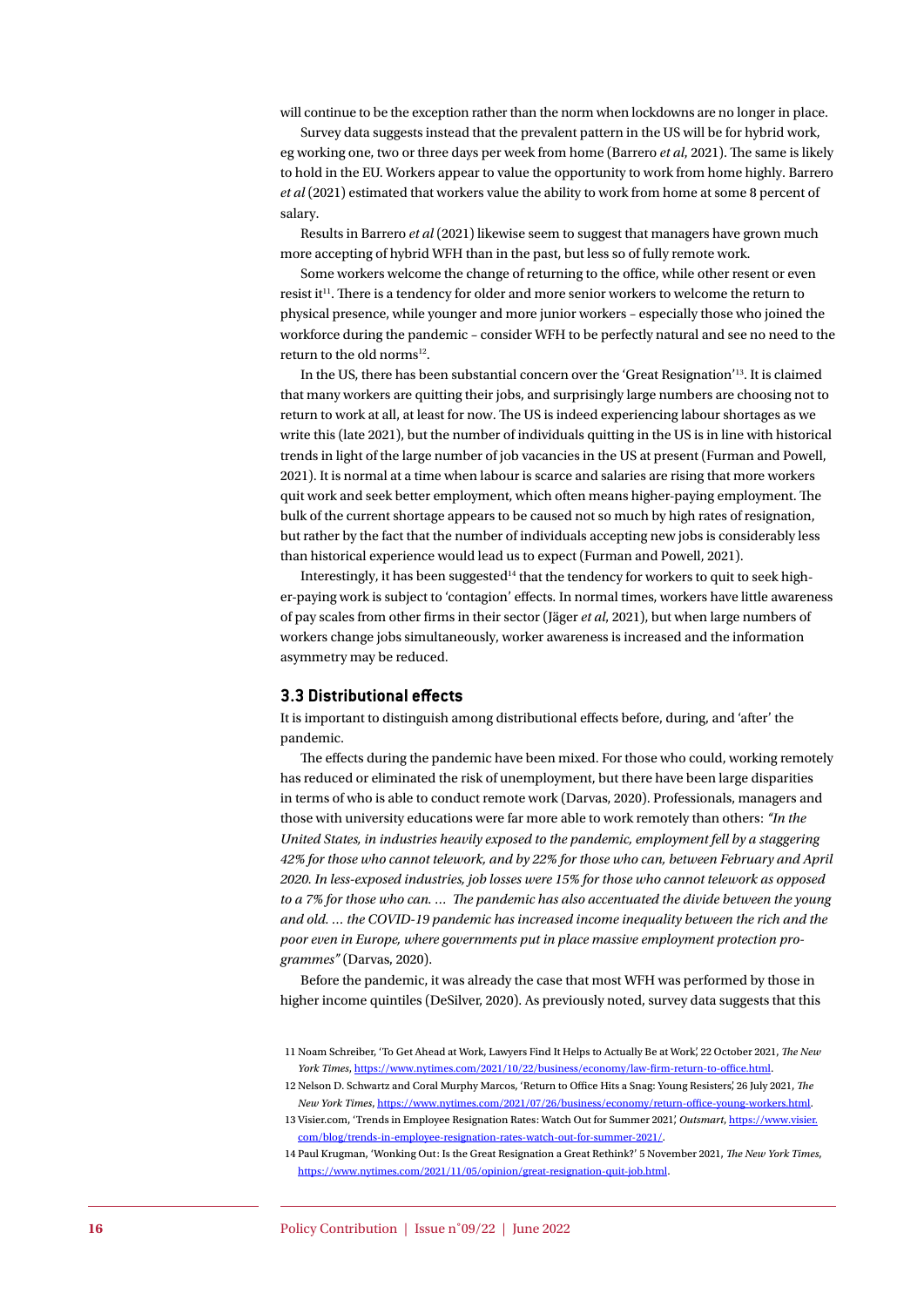continues to be the case (Ahrendt *et al*, 2020; Barrero *et al*, 2021). Furthermore, the shift to WFH might tend to favour those with strong ICT skills. This raises concerns that the growth of remote work might contribute to further income polarisation and inequality.

It has also been argued that the shift to remote work results in workers competing in a larger pool that is no longer constrained by geography, and eliminates the constraint on the number of people with whom a single worker can interact. This, it is claimed, will tend to exacerbate a tendency for wages to spread between the most highly skilled 'superstar' workers even within a category of workers, versus less stellar but still highly skilled workers<sup>15</sup>. This view seems to be supported by a truly dramatic increase in wage polarisation (expressed as the ratio of 90th-percentile wages to 10th-percentile) in the United States from 1980 to 2015, which was driven mainly by large metropolitan areas such as New York City and San Francisco that tend to be a magnet for very highly skilled workers (Abel and Deitz, 2019).

Abel and Deitz (2019, p.66) identified three main mutually reinforcing factors that contribute to wage inequality across US metropolitan areas: *"(1) differences in the local demand for skilled and unskilled workers; (2) urban agglomeration economies, which tend to favor higher-skilled workers; and (3) the migration of skilled workers between locations."* The shift to remote work has profoundly influenced all three. Demand is no longer purely local, since hybrid work can be performed from locations removed from the metropolitan area, and fully remote work can be performed from anywhere.

In the same vein, it has been argued that economic inequality has risen most rapidly in major US metropolitan areas with a large concentration of engineers, lawyers and innovators: New York, Los Angeles, San Francisco, San Jose, Houston and Washington<sup>16</sup>. These will tend to be the many of the same individuals who are most suitable for remote work.

There are however many positive aspects. There are for instance indications that workers are more willing to quit a job if they consider the pay and working conditions unsatisfactory<sup>17</sup>. Remote work is moreover making it possible for some people who were previously excluded, including those with disabilities or with caregiver responsibilities, to participate in the workforce. To the extent that remote work becomes more widely available as a result of the pandemic, it could thus increase labour participation with positive societal and macroeconomic impact, and thus with benefits for all. In sum, the evidence on wage polarisation and other forms of inequality seems to be mixed.

There are a number of indications that women $18$ , especially those who must care for young children, have suffered disproportionately during the pandemic, but the results are uneven. In the EU, women were somewhat more likely than men to have lost their jobs as of July 2021 (9 percent versus 8 percent, respectively). In the 18–34 age group, however, women were considerably more likely than men to have lost their jobs as of July 2021 (11 percent versus 9 percent) (Ahrendt *et al*, 2020).

We noted above that women, especially those with children younger than 12, were significantly more likely than men to report that they were too tired to perform household chores after a day of work. Eurofound survey data from April 2020 (Mascherini and Bisello, 2020) also indicated that women with children younger than 11 were significantly more likely than men to feel tense, lonely or depressed; that women were more likely to report that they had difficulty making ends meet; and that women were more likely than men to have no savings or insufficient savings to provide a buffer in case of hardship.

<sup>15</sup> Dror Poleg, 'The Winners of Remote Work: There are already examples of how gains are captured by the few and not the many', 31 August 2021, *The New York Times*, [https://www.nytimes.com/2021/08/31/upshot/remote-work.](https://www.nytimes.com/2021/08/31/upshot/remote-work.html) [html](https://www.nytimes.com/2021/08/31/upshot/remote-work.html).

<sup>16</sup> Emily Badger and Kevin Quealy, 'Watch 4 Decades of Inequality Drive American Cities Apart: The biggest metropolitan areas are now the most unequal', 2 December 2019, *The New York Times*, [https://www.nytimes.](https://www.nytimes.com/2019/12/02/upshot/wealth-poverty-divide-american-cities.html) [com/2019/12/02/upshot/wealth-poverty-divide-american-cities.html](https://www.nytimes.com/2019/12/02/upshot/wealth-poverty-divide-american-cities.html).

<sup>17</sup> Paul Krugman, 'Wonking Out: Is the Great Resignation a Great Rethink?' 5 November 2021, *The New York Times*, <https://www.nytimes.com/2021/11/05/opinion/great-resignation-quit-job.html>.

<sup>18</sup> We recognise that gender is neither binary nor fixed, but available statistics are in terms of men and women.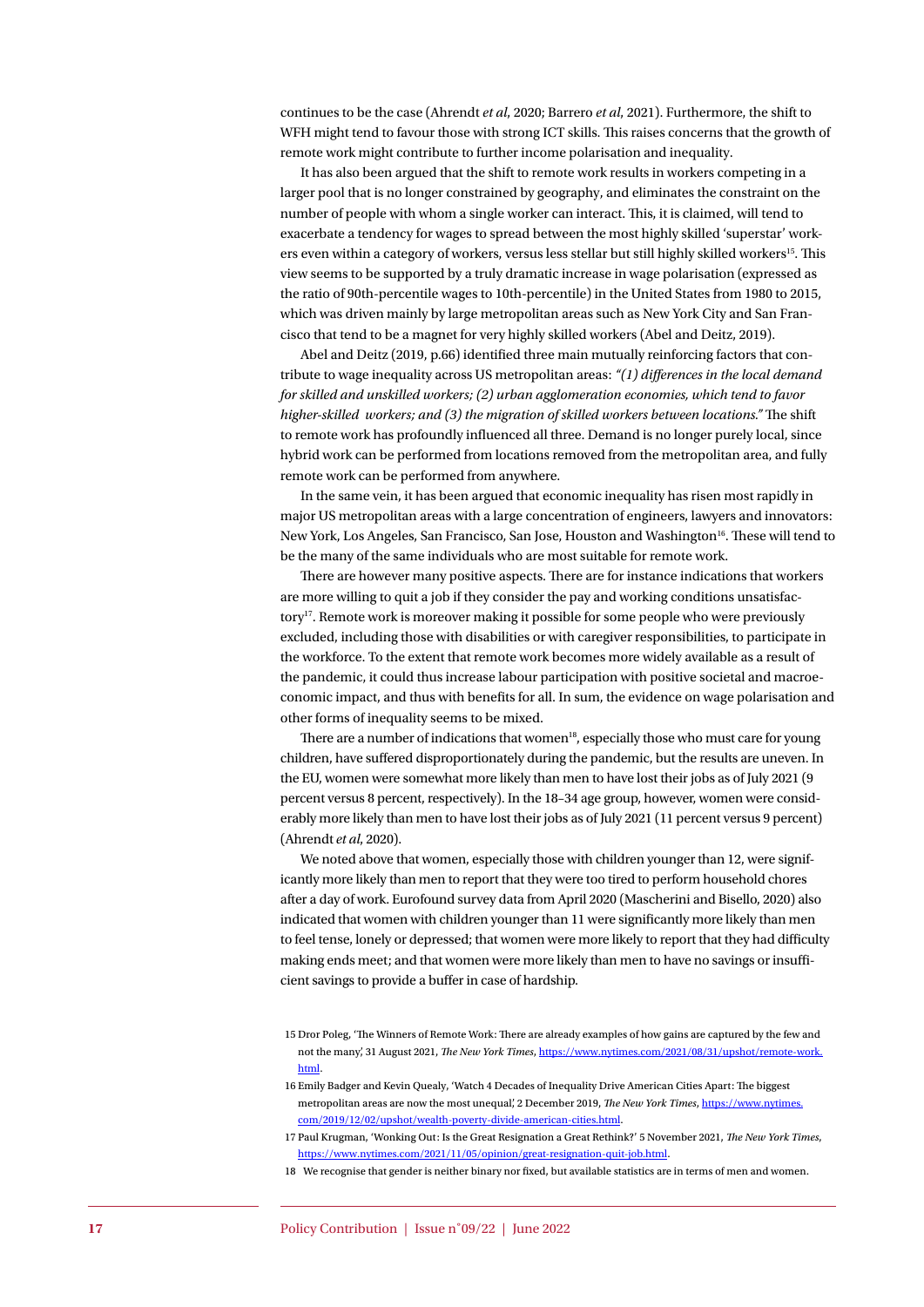As previously noted, women are slightly more likely than men to work in jobs amenable to remote work (Fana *et al*, 2020; Sostero *et al*, 2020). Whether this is to their advantage is unclear. Women may have been disadvantaged in terms of their career prospects by the pandemic – notably, they have often had primary responsibility for caring for children whose schooling took place from home (Ahrendt *et al*, 2021).

The net impact is uncertain. As Eurofound has observed (Jepsen, 2021), there is a risk that "*… gender equality will regress as women (mostly low-paid) find it very hard to re-enter the labour market, as sectors reopen in an asymmetric, modified and hesitant manner. Remote work will become a permanent feature, and women will embrace it disproportionately, thereby continuing to assume the lion's share of unpaid work – as a consequence, they will become invisible in the workplace and lose out on training and promotions. Budget constraints will bring a halt to social investment in childcare and eldercare, and restrictive measures will be introduced with regard to income replacement."* But it is also possible that the pandemic crisis will raise visibility of these risks, and lead to public policy responses that mitigate any negative consequences.

# **3.4 Changes in the geographical distribution of work**

The shift to remote work has the potential to alter significantly the geographical distribution of where work is performed. The shift to WFH might have the potential to hollow out cities in all developed countries, but this concern has been less prominent, and less studied, in developed countries other than the United States. In the early months of the pandemic, there was a widespread expectation in the US that the pandemic would lead to a hollowing out of major metropolitan areas for two main reasons. First, people would shun dense metropolitan reasons for fear of contagion. Second, there would no longer be a need to be located close to work, since everyone would be working from home<sup>19</sup>.

Had this in fact happened, it would have had implications for a wide range of infrastructure needs, including schools, transport and healthcare facilities. Many predicted that office buildings in major US cities would need to be converted to cultural or residential use in order to avoid becoming deserted derelicts<sup>20</sup>.

The implications could be particularly significant for vehicular traffic and mass transit in metropolitan areas, all of which were sharply depressed by the pandemic21. The capacity of roads and mass transit systems are typically designed for peak rush-hour needs, which are greatly in excess of the average load on the system. A small change in peak-hour traffic might have a larger-than-linear favourable impact on the wait times that drivers and passengers experience<sup>22</sup>.

The focus on peak rush-hour load implies that transportation planning places a disproportionate weight on high-income commuters from the suburbs<sup>23</sup>. Given that highincome workers are precisely those whose work is typically most amenable to remote work, some reduction in rush-hour traffic in many metropolitan areas indeed seems likely in a postpandemic world.

<sup>19</sup> See for example Emily Badger, 'Covid Didn't Kill Cities. Why Was That Prophecy So Alluring?' 12 July 2021, *The New York Times*, <https://www.nytimes.com/2021/07/12/upshot/covid-cities-predictions-wrong.htm>l: *"From the moment U.S. coronavirus cases emerged in the Seattle area and then devastated New York City last spring, sweeping predictions about the future of city life followed. Density was done for. An exodus to the suburbs and small towns would ensue. Transit would become obsolete. The appeal of a yard and a home office would trump demand for bustling urban spaces. And Zoom would replace the in-person connections that give big cities their economic might."*

<sup>20</sup> Geoff McMaster, 'Repurposing spaces left vacant by COVID-19 could breathe new life into cities, says researcher', 25 June 2020, *University of Alberta Folio*, [https://www.ualberta.ca/folio/2020/06/repurposing-spaces-left-vacant](https://www.ualberta.ca/folio/2020/06/repurposing-spaces-left-vacant-by-covid-19-could-breathe-new-life-into-cities-says-researcher.html)[by-covid-19-could-breathe-new-life-into-cities-says-researcher.html](https://www.ualberta.ca/folio/2020/06/repurposing-spaces-left-vacant-by-covid-19-could-breathe-new-life-into-cities-says-researcher.html).

<sup>21</sup> See for instance Veronica Penney, 'How Coronavirus Has Changed New York City Transit, in One Chart', 8 March 2021, *The New York Times*, <https://www.nytimes.com/interactive/2021/03/08/climate/nyc-transit-covid.html>.

<sup>22</sup> Those with experience of queueing theory, the mathematics of waiting lines, will be familiar with the large impact that a change in load relative to capacity can have on a system that is close to saturation.

<sup>23</sup> See Emily Badger, 'A Little More Remote Work Could Change Rush Hour a Lot', 11 June 2021, *The New York Times*, <https://www.nytimes.com/2021/06/11/upshot/rush-hour-remote-work.html>.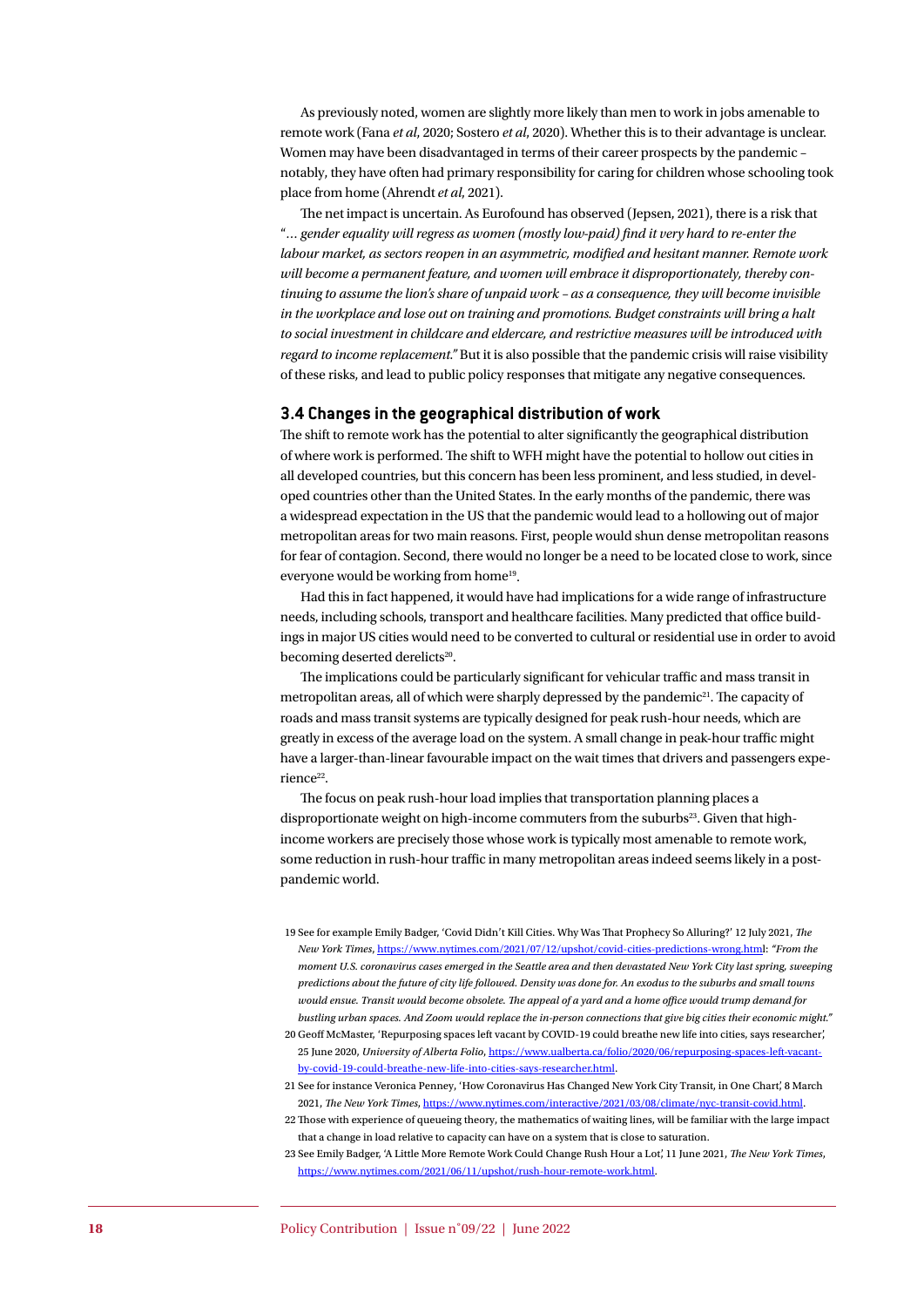These are potential impacts of a population shift if remote work were to lead to a major shift in geographic residence patterns; a threshold question, however, is whether a major shift has in fact taken place, or whether it should even be expected.

Preliminary findings indicate that US cities that had been losing population before the pandemic continued to lose population during the pandemic<sup>24</sup>. There has indeed been some migration, accelerated by the pandemic, out of major US cities, notably New York City and San Francisco, but even for those cities the numbers involved are far less than had been feared.

Confirmation of net migration away from major US cities comes, for example, from a review of Federal Reserve Bank of New York/Equifax Consumer Credit Panel (CCP) data<sup>25</sup> by Whitaker (2021). The net flow of people out of US urban neighbourhoods averaged nearly 28,000 people per month from March to September from 2017 to 2019, versus 56,000 people per month in 2020 after the pandemic hit. This is a huge change in percentage terms, a doubling; however, in a country of 330 million people, the shift can hardly be said to be earth-shattering. Furthermore, the shift in net migration was, in almost all cases, driven more by a decrease in in-migration than an increase in out-migration. In other words, "*hundreds of thousands of people who would have moved into an urban neighborhood in a typical year were unwilling or unable to do so in 2020*" (Whitaker, 2021, p.8).

The moves in 2020 typically involved short distances. Data from the US Postal Service on changes of address showed that the great majority of moves out of US cities were within the same US state or county<sup>26</sup>. This is consistent with the observation that the continuing shift is likely to largely be to hybrid remote work rather than fully remote work – workers need to still be close enough to their employers' facilities to be able to commute two or three times per week.

Interestingly, two large US cities where Abel and Deitz (2019) identified a particularly dramatic increase in wage inequality from 1980 to 2015 (New York and San Francisco) are also the cities that appear to have seen the greatest out-migration in the course of the pandemic. Given that wage inequality in the US is appears to be largely driven by the wages of highly skilled workers, and that highly skilled workers are also much more likely to have jobs that are suitable for partly or fully remote work, this is not surprising.

One might well wonder why inflated expectations of deserted cities were so prominent in the US in the early days of the pandemic, and likewise why they have been so much less prominent in Europe. It has been suggested in the *New York Times* that claims of urban decline aligned with a long-standing anti-urban myth in the US<sup>27</sup>. The article cited Ingrid Gould Ellen, a professor of urban policy and planning at NYU, as observing that an anti-urban ideological strand *"is particularly American and goes all the way back to Thomas Jefferson. Cities have been associated with corruption and* [are] *inseparable from stereotypes about immigrants and African Americans. They've been viewed as unhealthy places to live, particularly for families"*. It quoted David Schleicher, a Yale Law School professor, as saying: *"It would be weird in fact if people responded to this the same way that French people did. No one in France is running around going, 'Paris is over!'"*

In sum, the pandemic-driven shift from urban areas to suburban areas in the US has been much smaller than expected to date. The same is probably true for other developed countries, but there appears to be little hard data on this outside of the US. For the US, the shift to

<sup>24</sup> Jed Kolko, Emily Badger and Quoctrung Bui, 'How the Pandemic Did, and Didn't, Change Where Americans Move', 19 April 2021, *The New York Times*, [https://www.nytimes.com/interactive/2021/04/19/upshot/how-the-pandemic](https://www.nytimes.com/interactive/2021/04/19/upshot/how-the-pandemic-did-and-didnt-change-moves.html)[did-and-didnt-change-moves.html](https://www.nytimes.com/interactive/2021/04/19/upshot/how-the-pandemic-did-and-didnt-change-moves.html).

<sup>25</sup> This is a nationally representative anonymous random sample of 5 percent of US consumers with a credit file, resulting in a sample of more than 10 million adults.

<sup>26</sup> Zach Wichter, 'Pandemic movers sought affordability, but not too far away, USPS data shows', 15 March 2021, *Bankrate*, <https://www.bankrate.com/real-estate/2020-pandemic-moving-trends-usps-data/>.

<sup>27</sup> Emily Badger, 'Covid Didn't Kill Cities. Why Was That Prophecy So Alluring?' 12 July 2021, *The New York Times*, <https://www.nytimes.com/2021/07/12/upshot/covid-cities-predictions-wrong.html>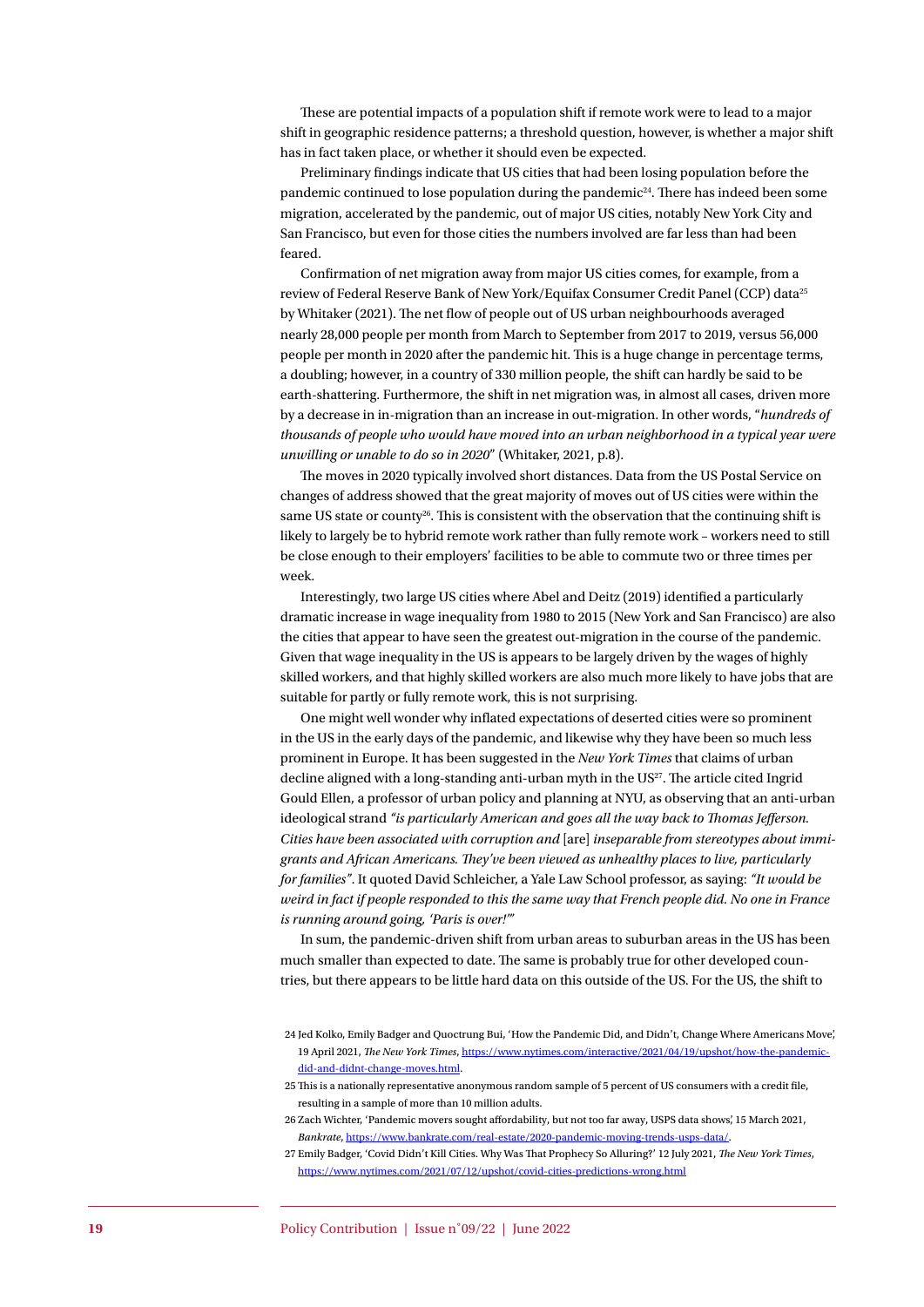the suburbs might prove to be important if it grows or is sustained over time. There could be significant implications for municipal and regional planning in terms of the availability of schools, health services, transport and other public services. Even a small shift might have large impact on vehicular traffic in some US urban areas.

# **4 Concluding observations and implications for public policy**

Many things will have been lost, but other things have been gained, during the COVID-19 pandemic. Lives have been lost, the economic cost has been enormous, mental health appears to have suffered (Ahrendt *et al*, 2021), and a generation of young people are probably less well socialised and less well educated than they otherwise might have been. On the other side of the ledger, society has been forced to modernise in important ways, the transformation of the workplace and the take-up of technologies that make remote collaboration possible being among the most conspicuous.

COVID-19 is likely to have greatly accelerated the shift to fully remote work by knowledge workers. However, remote work in the future might be based on hybrid models where many knowledge workers are expected to appear at least occasionally in the office. In parallel with this, the shift away from traditional employment, and toward self-employment and various non-traditional forms of employment, will likely have also been accelerated. More generally, the long-standing trend toward growing labour flexibility will have been accelerated (Petropoulos *et al*, 2019).

Public policymakers should welcome these trends, and not resist them. Many workers will welcome and appreciate the chance to work from home. Businesses will profit from the flexibility that they gain, once they have fully mastered the management of a largely remote work force.

There are numerous implications for individual workers, for employers and managers, for social partners such as trade unions, and education and training, and for public policy in general.

For workers in job categories amenable to remote work, the shift to remote work potentially opens doors. Individual workers would be well advised to remain flexible, to ensure that they are adequately trained, including where relevant in digital skills that enable remote work, and that they keep an eye on a job market that is changing more rapidly and more dramatically than in the past (Abel and Deitz, 2019).

For employers and managers, the shift to remote work likely requires a shift in how they manage those of their employees who can potentially work remotely and who wish to do so (Nurski, 2021). Many firms have already altered their practices to deal with a changed reality. Even more so than in the recent past, firms will have to manage knowledge workers based on their results, and not on the number of hours that they have worked. Maintaining a high level of motivation for workers who are only occasionally present is likely to also require some basic re-thinking. Some key suggestions from Gascoigne (2020) are:

- Be aware of the differences between 'standard' and COVID-enforced homeworking;
- Employee demand for homeworking has increased, so it's here to stay: design your working practices to suit both home-based and conventionally sited employees;
- Concentrate on partial, voluntary homeworking to create high-quality jobs.

Social partners such as trade unions will need to re-think both how they engage with their members, and how they protect them. Historically, the strength of the union often reflected the sense of camaraderie of workers who feared exploitation by their employers. This may have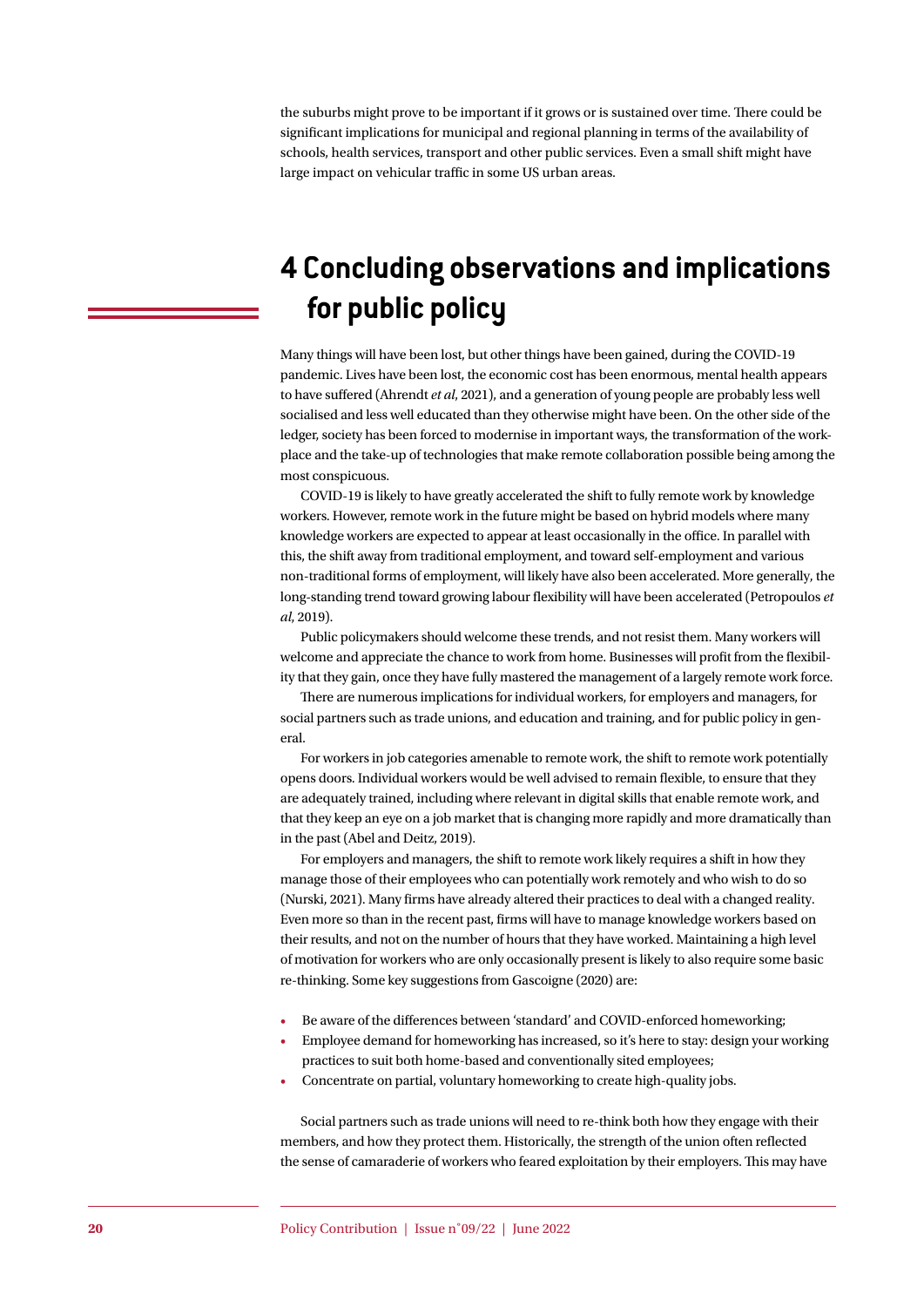already been breaking down somewhat for gig workers in for instance ride-hailing services, because they do not have contact with one another and in practice compete with one another (Petropoulos *et al*, 2019). In any case, the shift to remote work together with the decline in traditional employment (as compared to self-employment and non-traditional employment) is likely to accelerate these trends. Organised labour will likely need to re-think how they recruit, and more generally how they operate, in this new age.

Institutions that provide education and training will surely need to evolve to meet the needs of the rapidly changing workplace. This was already necessary in light of digitalisation and globalisation, but the shift to remote work further accentuates the need for workers who are able to work remotely to acquire the requisite skills. This likely implies, moreover, increased emphasis on a shift from traditional education to lifelong learning  $-$  a shift that has been long in coming<sup>28</sup>. One mechanism being discussed, and which exists to some degree in some EU countries, would be to create public individual learning accounts (ILAs) that could fund training independent of whether the worker is currently employed.

Policymakers must consider a large number of issues. These can broadly be classified into (1) dealing with distributional effects, (2) protecting the work-life balance, and (3) ensuring that the shift to remote work does not erode social protection. We identify the challenges here, but in many cases it is not yet clear how best to address them.

As we have seen, distributional effects are important. The shift to remote work favours those with high skills in general, and those with tertiary education, and may thus increase social polarisation.

Women appear to have suffered from the pandemic because the need to manage the household and to care for children has disproportionately fallen on them. The burden of childcare while working from home during the day may be mitigated over time if and when conditions return to something approaching normality, but continued attention from policymakers will surely be called for.

Protecting the work-life balance is only one of many aspects of the emotional and mental wellbeing of remote workers that is likely to require policymakers' attention. As noted earlier, remote work tends to be associated with more hours of work per day; moreover, it can lead to difficulty in distinguishing between work time and private time, which can in turn lead to overwork and stress. Public policy will need to help workers to set boundaries. There are for instance serious calls in Europe to implement a 'right to disconnect'. France has already enacted rules, and the European Parliament has called on the European Commission to propose legislation to this effect<sup>29</sup>. The degree to which this should be a regulatory mandate versus a recommended business practice is not yet clear.

Social protection is sure to need a great deal of re-thinking. This was already the case because of the shift away from traditional employment and the growth of the gig economy, but all of these challenges have been accelerated. Non-traditional employees and the selfemployed, including remote knowledge workers and gig workers, have social protection needs, even those who are classified as self-employed. A 2019 Council of the EU Recommendation on social protection for non-traditional employees and the self-employed already seeks to protect non-traditional employees and the self-employed in appropriate ways, but the degree to which it may need re-thinking to reflect the shift to remote work has not yet received much attention. For that matter, there has been only limited implementation of the Council Recommendation in EU countries to date.

<sup>28</sup> Janos Ammann, 'Large discrepancies in lifelong learning across EU member states', 5 November 2021, *Euractiv*, [https://www.euractiv.com/section/economy-jobs/news/large-discrepancies-in-lifelong-learning-across-eu](https://www.euractiv.com/section/economy-jobs/news/large-discrepancies-in-lifelong-learning-across-eu-member-states/)[member-states/](https://www.euractiv.com/section/economy-jobs/news/large-discrepancies-in-lifelong-learning-across-eu-member-states/).

<sup>29</sup> Peter Yeung, '"If you switch off, people will think you're lazy": demands grow for a right to disconnect from work', 10 February 2021, *The Guardian*, [https://www.theguardian.com/world/2021/feb/10/if-you-switch-off-people](https://www.theguardian.com/world/2021/feb/10/if-you-switch-off-people-think-youre-lazy-demands-grow-for-a-right-to-disconnect-from-work)[think-youre-lazy-demands-grow-for-a-right-to-disconnect-from-work](https://www.theguardian.com/world/2021/feb/10/if-you-switch-off-people-think-youre-lazy-demands-grow-for-a-right-to-disconnect-from-work).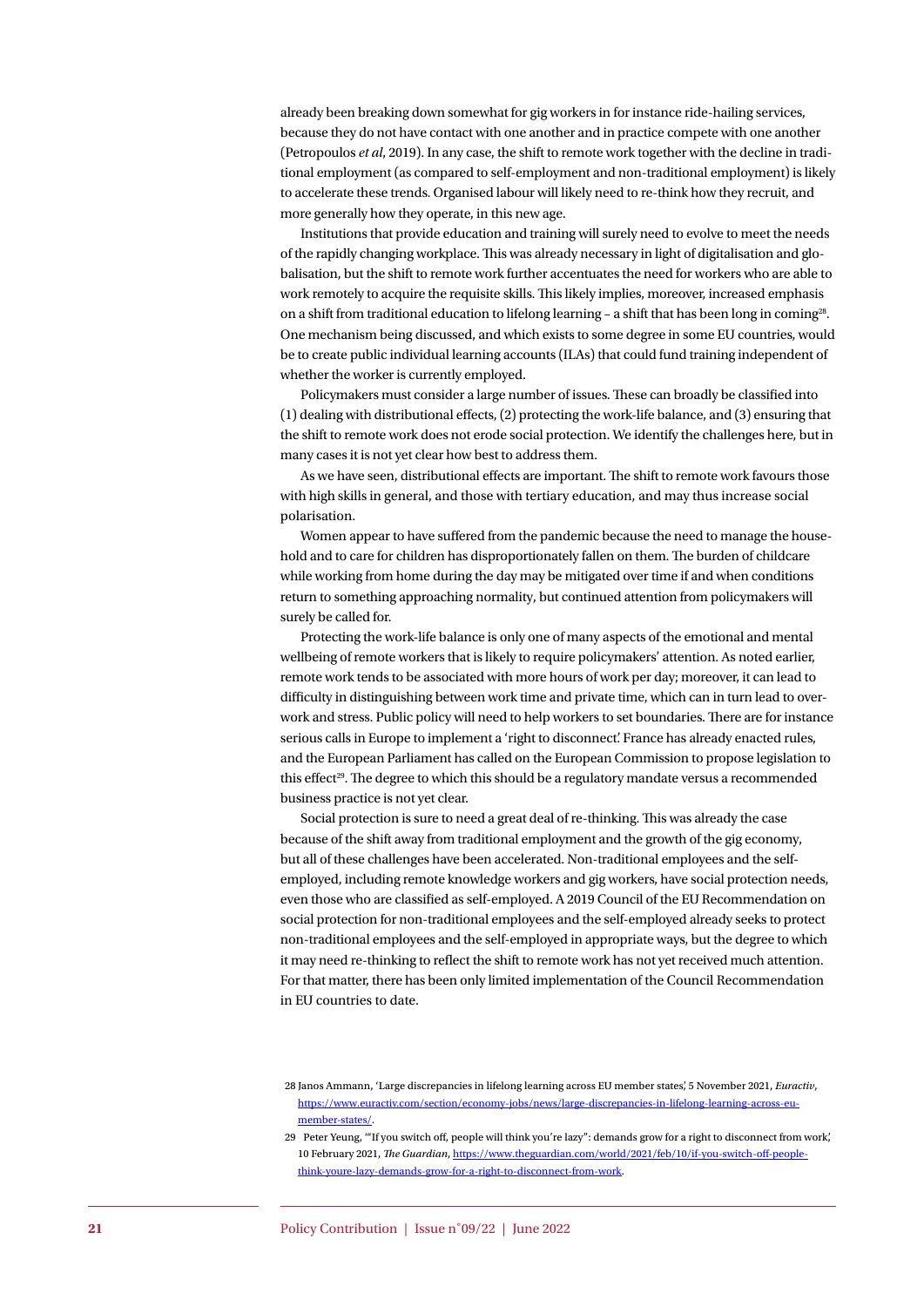# **References**

- Abel, J.R. and R. Deitz (2019) 'Why Are Some Places So Much More Unequal Than Others?' *Economic Policy Review* 25(1)
- Ahrendt, D., J. Cabrita, E. Clerici, J. Hurley, T. Leoncikas, M. Mascherini ... E. Sandor (2020) *Living, working and COVID-19*, Eurofound
- Ahrendt, D., M. Mascherini, S. Nivakoski and E. Sándor (2021) *Living, working and COVID-19 (Update April 2021): Mental health and trust decline across EU as pandemic enters another year*, Eurofound
- Barrero, J.M., N. Bloom and S.J. Davis (2021) 'Why Working From Home Will Stick', *Working Paper* 28731, National Bureau of Economic Research

Callaway, E. (2021) 'Beyond Omicron: What's Next', *Nature* 600

- Darvas, Z. (2020) 'COVID-19 has widened the income gap in Europe', *Bruegel Blog*, 3 December, available at <https://www.bruegel.org/2020/12/covid-19-has-widened-the-income-gap-in-europe/>
- DeSilver, D. (2020) 'Before the coronavirus, telework was an optional benefit, mostly for the affluent few', Pew Research Center, 20 March, available at [https://www.pewresearch.org/fact-tank/2020/03/20/](https://www.pewresearch.org/fact-tank/2020/03/20/before-the-coronavirus-telework-was-an-optional-benefit-mostly-for-the-affluent-few/) [before-the-coronavirus-telework-was-an-optional-benefit-mostly-for-the-affluent-few/](https://www.pewresearch.org/fact-tank/2020/03/20/before-the-coronavirus-telework-was-an-optional-benefit-mostly-for-the-affluent-few/)
- Dingel, J.I., and B. Neiman (2020) 'How many jobs can be done at home?' *Working Paper* 26948, National Bureau of Economic Research
- Eurofound (2017) *Sixth European Working Conditions Survey Overview report (2017 update)*, European Foundation for the Improvement of Living and Working Conditions
- Eurofound (2020) 'Living, working and COVID-19 dataset', European Foundation for the Improvement of Living and Working Conditions, available at<http://eurofound.link/covid19data>
- Fana, M., S. Tolan, S. Torrejón, C. Urzi Brancati and E. Fernández-Macías (2020) *The COVID confinement measures and EU labour markets*, JRC Technical Reports, Publications Office of the European Union, Luxembourg
- Furman, J. And W. Powell (2021) 'US workers are quitting jobs at historic rates, and many unemployed are not coming back despite record job openings', *Realtime Economic Issues Watch*, Peterson Institute for International Economics, available at [https://www.piie.com/blogs/realtime-economic-issues-watch/](https://www.piie.com/blogs/realtime-economic-issues-watch/us-workers-are-quitting-jobs-historic-rates-and-many-unemployed) [us-workers-are-quitting-jobs-historic-rates-and-many-unemployed](https://www.piie.com/blogs/realtime-economic-issues-watch/us-workers-are-quitting-jobs-historic-rates-and-many-unemployed)
- Gascoigne, C. (2020) *Working from Home: Assessing the Research Evidence*, Chartered Institute of Personnel and Development, London
- Gibbs, M., F. Mengel and C. Siemroth (2021) 'Work from Home & Productivity: Evidence from Personnel & Analytics Data on IT Professionals', *Working Paper* No. 2021-56, Becker Friedman Institute for Economics at the University of Chicago
- Grzegorczyk, M. and G. Wolff (2020) 'The scarring effect of COVID-19: youth unemployment in Europe', *Bruegel Blog*, 28 November, available at [https://www.bruegel.org/2020/11/the-scarring-effect-of](https://www.bruegel.org/2020/11/the-scarring-effect-of-covid-19-youth-unemployment-in-europe/)[covid-19-youth-unemployment-in-europe/](https://www.bruegel.org/2020/11/the-scarring-effect-of-covid-19-youth-unemployment-in-europe/)
- Jäger, S., C. Roth, N. Roussille and B. Schoefer (2021) 'Worker Beliefs About Rents and Outside Options', mimeo
- Jepsen, M. (2021) 'Good news for gender equality as we exit the COVID-19 crisis?' *Eurofound Blog*, 28 April, available at [https://www.eurofound.europa.eu/publications/blog/good-news-for-gender](https://www.eurofound.europa.eu/publications/blog/good-news-for-gender-equality-as-we-exit-the-covid-19-crisis)[equality-as-we-exit-the-covid-19-crisis](https://www.eurofound.europa.eu/publications/blog/good-news-for-gender-equality-as-we-exit-the-covid-19-crisis)
- JRC (2020) 'Who can telework today? The teleworkability of occupations in the EU', *Science for Policy Briefs*, Joint Research Centre

Marcus, J.S. and L. Guetta-Jeanrenaud (2021) 'What will be the impact of Europe's next round of COVID-